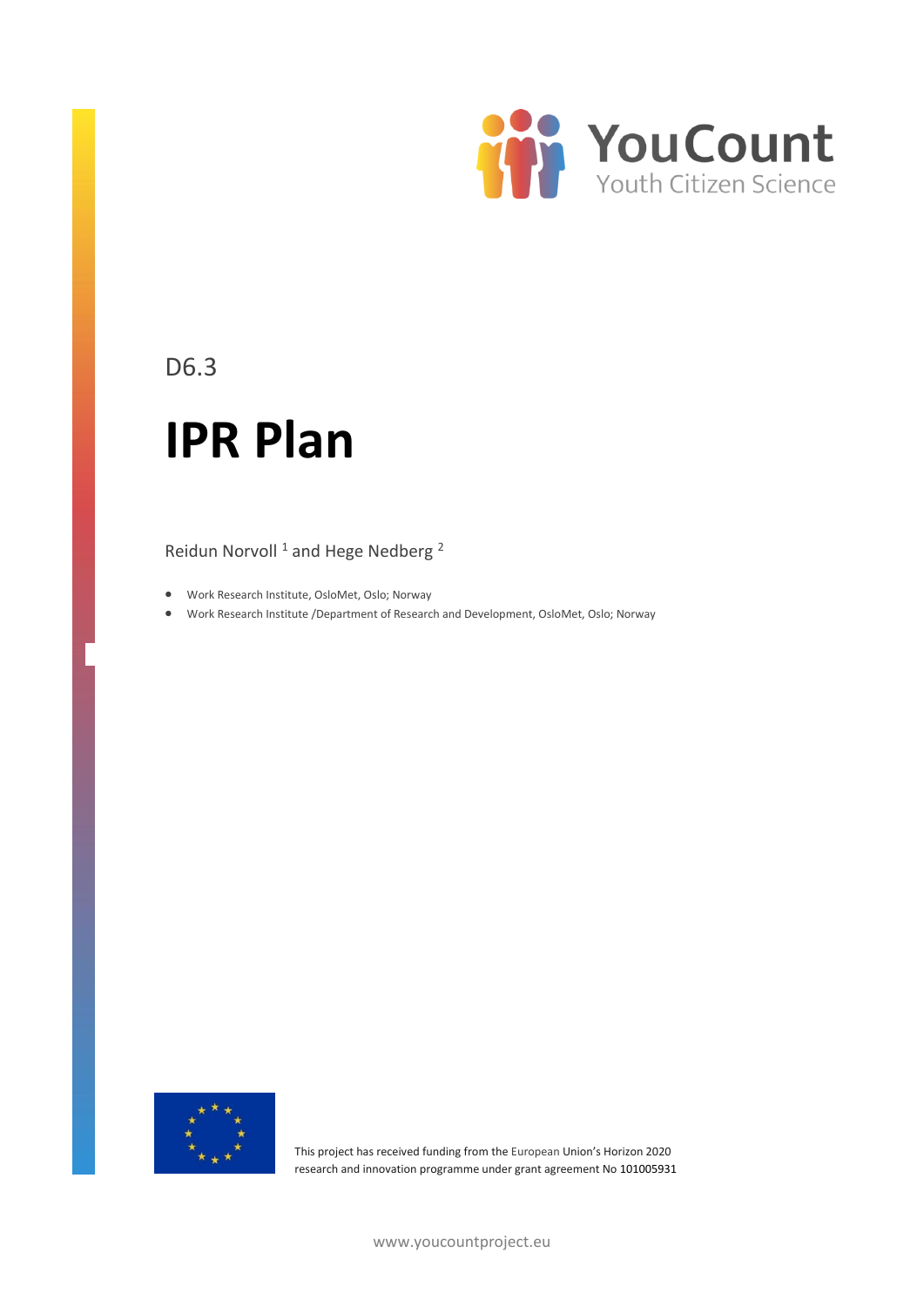| <b>Project Acronym</b>              | YouCount                                                                                                                           |
|-------------------------------------|------------------------------------------------------------------------------------------------------------------------------------|
| <b>Project Name</b>                 | YouCount - Empowering youth and cocreating social<br>innovations and policymaking through youth-<br>focused citizen social science |
| <b>Grant Agreement no.</b>          | 101005931                                                                                                                          |
| Start date of the project           | 01/02/2021                                                                                                                         |
| End date of the project             | 31/01/2024                                                                                                                         |
| Work Package producing the document | WP6, Project Management and Ethics                                                                                                 |
| <b>WP Leader</b>                    | Partner 1, OsloMet                                                                                                                 |
| <b>Other Partners involved</b>      | No other partners                                                                                                                  |
| Deliverable identifier              | D6.3                                                                                                                               |
| <b>Deliverable lead beneficiary</b> | Partner 1, OsloMet                                                                                                                 |
| <b>Internal Scientific Reviewer</b> | György Pataki, ESSRG                                                                                                               |
| Date of delivery                    | May 31 2021                                                                                                                        |
| <b>Version</b>                      | 3                                                                                                                                  |
| Author(s)                           | Partner 1, OsloMet                                                                                                                 |
| <b>Classification</b>               | Public                                                                                                                             |

*Disclaimer: This project has received funding from the European Union's Horizon 2020 research and innovation programme under grant agreement No101005931. The opinions expressed in this document reflect only the author's view and reflects in no way the European Commission's opinions. The European Commission is not responsible for any use that may be made of the information it contains.*



m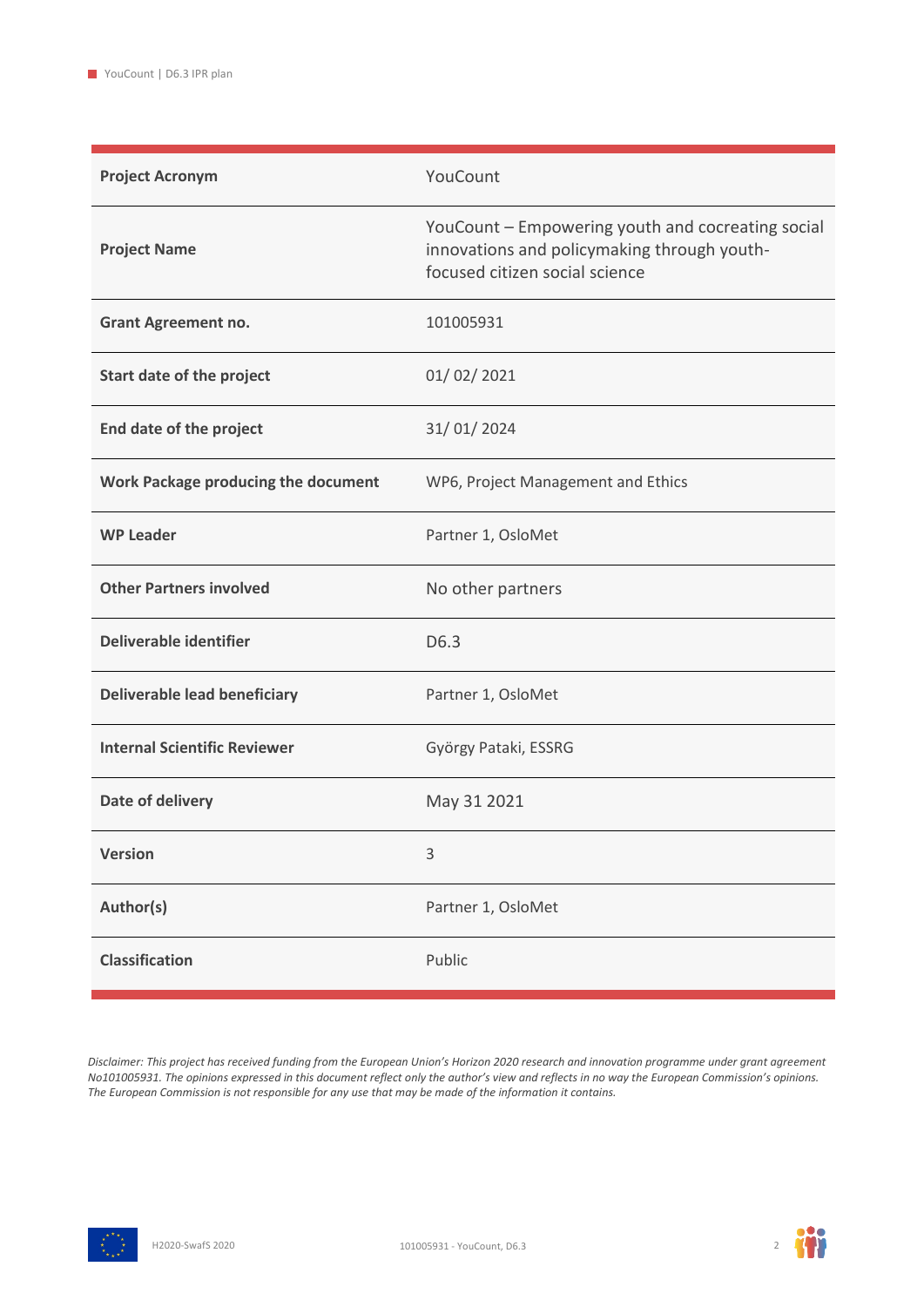### **Contents**

| 4.1 Knowledge and commitment to the procedures set out in the GA and CA 17 |  |
|----------------------------------------------------------------------------|--|
|                                                                            |  |
|                                                                            |  |

## **List of figures**

| FIGURE 2: BALANCING DISSEMINATION, OPEN ACCESS AND NEEDS FOR PROTECTION AND |  |
|-----------------------------------------------------------------------------|--|
|                                                                             |  |

## **List of tables**

| TABLE 3: IDENTIFIED KEY EXPLOITABLE RESULTS IN YOUCOUNT, APRIL 2021 11 |
|------------------------------------------------------------------------|
|                                                                        |
|                                                                        |
|                                                                        |



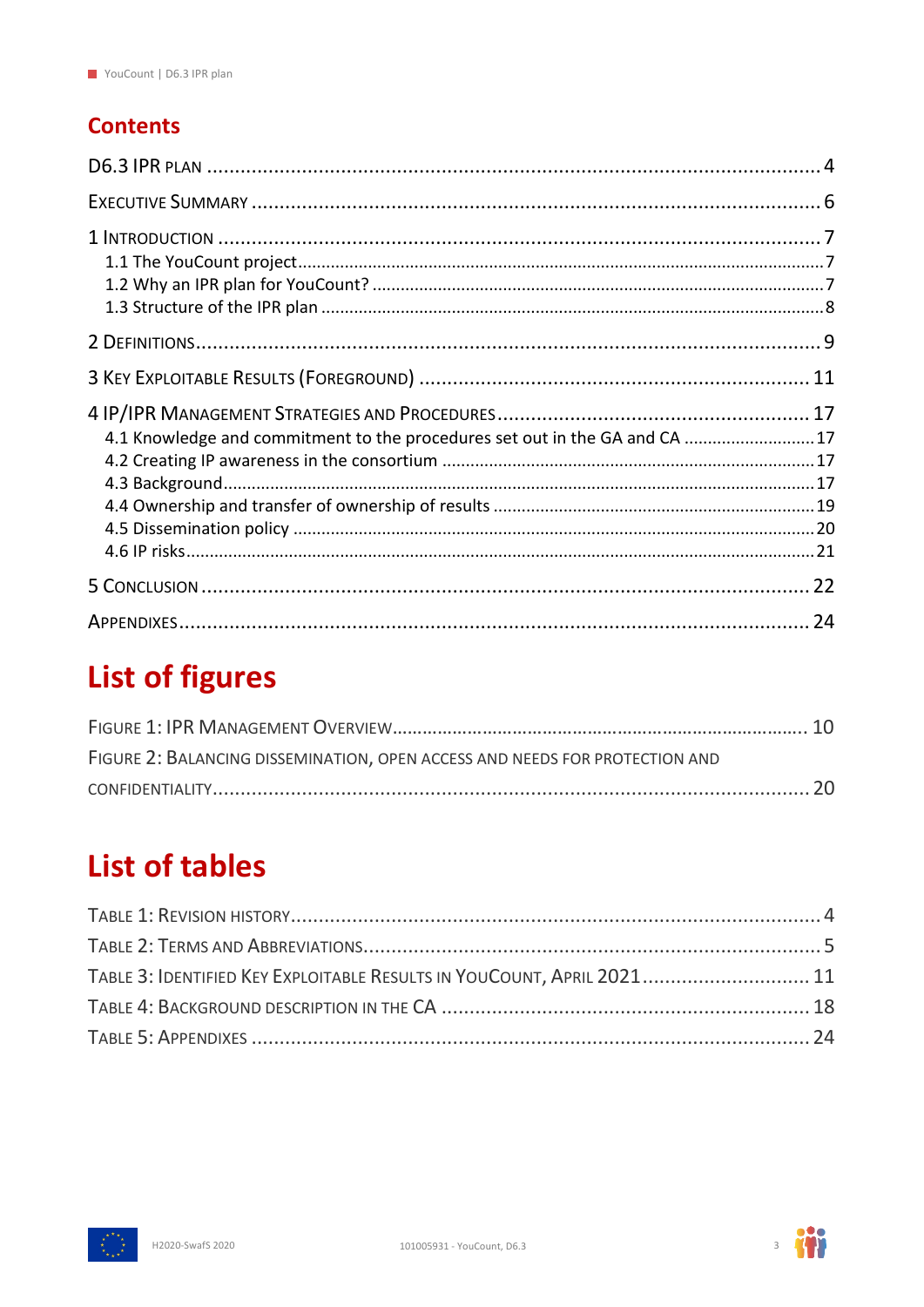## <span id="page-3-0"></span>**D6.3 IPR plan**

**This plan outlines how the IP assets and IPR will be handled in the project.** 

**The vison of YouCount are twofold, addressing and combining both the scientific and societal needs of our time. The scientific** *vision* **of YouCount is to strengthen the transformative and participatory aspects of CS and social science, by enabling citizen participation in all facets, reaching out for a more egalitarian way of conducting science. The societal vision of YouCount is to contribute to create inclusive and innovative societies for European youths and to empower them in promoting active citizenship and a just and equitable future, particularly for youths with disadvantages.**

#### <span id="page-3-1"></span>*Table 1: Revision history*

| <b>VERSION</b> | <b>DATE</b>    | <b>CREATED BY</b>  | <b>COMMENTS</b>                                                     |
|----------------|----------------|--------------------|---------------------------------------------------------------------|
| 1.0            | 16 / 04 / 2021 | Partner 1, OsloMet | Draft of content                                                    |
| 2.0            | 20/04/2021     | Partner 2, OsloMet | Revised structure and content<br>after inputs and scientific review |
| 2.0            | 29 / 04 / 2021 | Partner 1, OsloMet | Final version 2, submitted                                          |
| 3.0.           | 31/05/2021     | Partner 1, OsloMet | Correction page 2 and updated 4                                     |
| 3.0            | 31/05/2021     | Partner 1, OsloMet | Submitted version 3                                                 |

This document is shared under Creative Commons Attribution 4.0 International License (**CC BY 4.0**).

Cited as: Norvoll, R. and Nedberg, H. (2021). *D.6.3 IPR plan*. Zenodo. doi.10.5281/zenodo.4720474. Version 3.



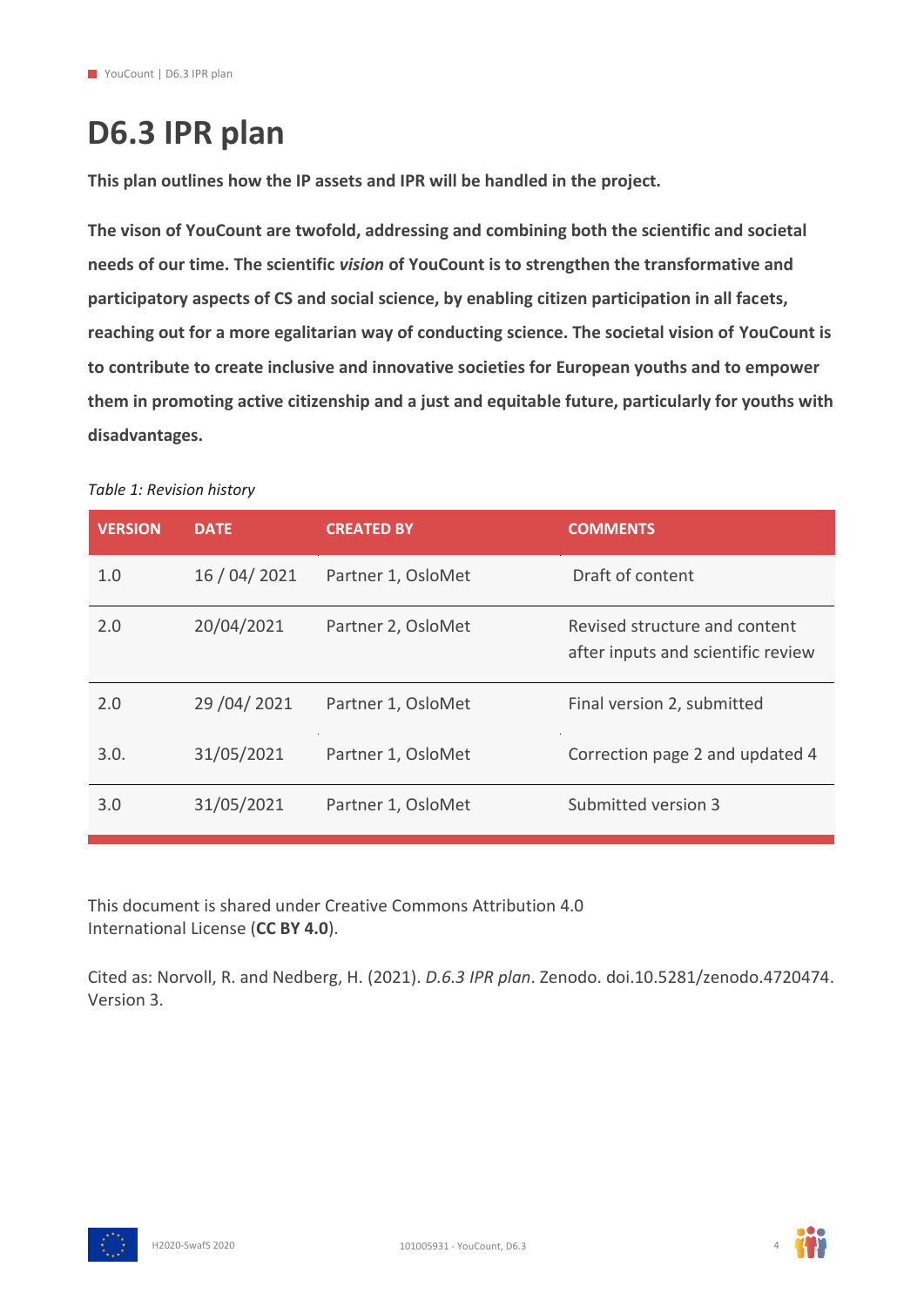#### <span id="page-4-0"></span>*Table 2: Terms and Abbreviations*

| <b>ABBREVIATION</b> | <b>FULL TERM</b>                              |
|---------------------|-----------------------------------------------|
| AB                  | <b>Advisory Board</b>                         |
| CS                  | <b>Citizen Science</b>                        |
| <b>CSS</b>          | <b>Citizen Social Science</b>                 |
| <b>CMS</b>          | <b>Content Management System</b>              |
| D                   | Deliverable                                   |
| <b>DEC</b>          | Dissemination, Exploitation and Communication |
| <b>DMP</b>          | Data Management Plan                          |
| <b>DoA</b>          | Document of Action                            |
| EB                  | <b>Executive Board</b>                        |
| EC                  | <b>European Commission</b>                    |
| EC-GA               | <b>European Commission - Grant Agreement</b>  |
| EU                  | European Union                                |
| <b>GA</b>           | <b>General Assembly</b>                       |
| <b>GAP</b>          | <b>Grant Agreement Preparation</b>            |
| <b>ICT</b>          | <b>Internet Communication Technology</b>      |
| IP                  | <b>Intellectual Property</b>                  |
| <b>IPR</b>          | <b>Intellectual Property Rights</b>           |
| LL                  | Living Labs                                   |
| <b>KER</b>          | Key Exploitable Results                       |



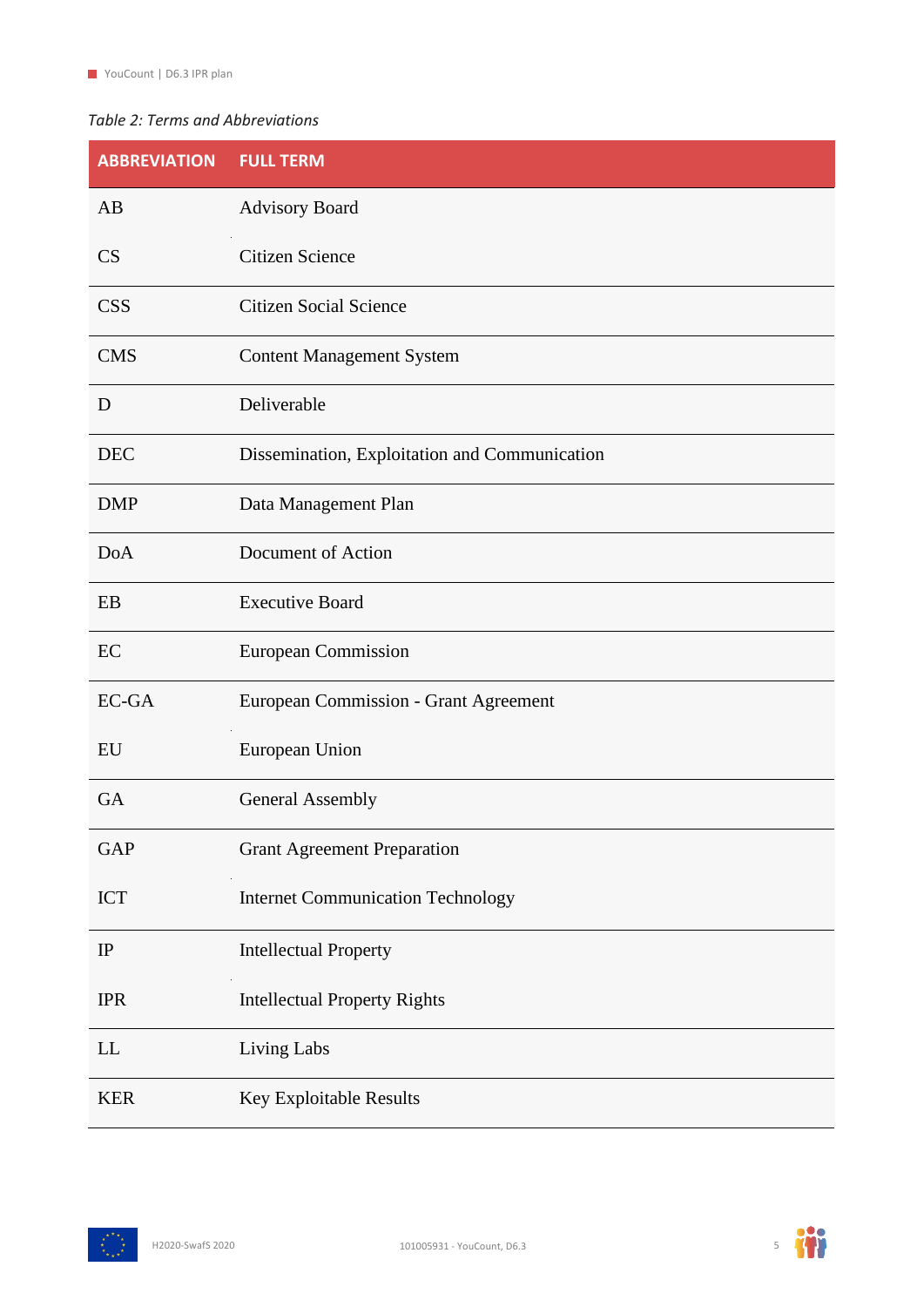| <b>NDA</b> | Non-Disclosure Agreement            |
|------------|-------------------------------------|
| <b>OA</b>  | Open Access                         |
| <b>OSc</b> | Open Science                        |
| <b>PC</b>  | Project Coordinator                 |
| <b>PM</b>  | Project Manager                     |
| <b>RRI</b> | Responsible Research and Innovation |
| <b>SEB</b> | Safety and Ethics Board             |
| Y-CSS      | <b>Youth Citizen Social Science</b> |
| <b>WP</b>  | <b>Work Package</b>                 |

### <span id="page-5-0"></span>**Executive Summary**

YouCount is an EU project funded under H2020, the Science with and for Society programme. The overarching objective of the YouCount project is to generate new knowledge and innovations to increase the social inclusion of youth at risk of exclusion through co-creative youth citizen social science and to provide evidence of the actual outcomes of citizen science.

The YouCount project is a large project with a substantial number of participants that requires proper knowledge management and knowledge transfer throughout the project period and beyond. This intellectual property rights (IPR) plan aims to support good conduct regarding intellectual property (IP) in the project. It assesses the potential key exploitable results from the project and the need for IPR protection and describes the measures taken to secure good IP management. The IP assessments show that there are few commercial IPR issues in the project beyond potential software protection of SPOTTERON's contributions. Yet, several IP issues concerning ownership, level of openness and future exploitations of results need to be addressed. The IPR plan thus underlines the need for continuous IP considerations during the project and post-project periods and will be updated towards the end of the project when the results are available and decisions concerning the exploitation of results and possessions are required.



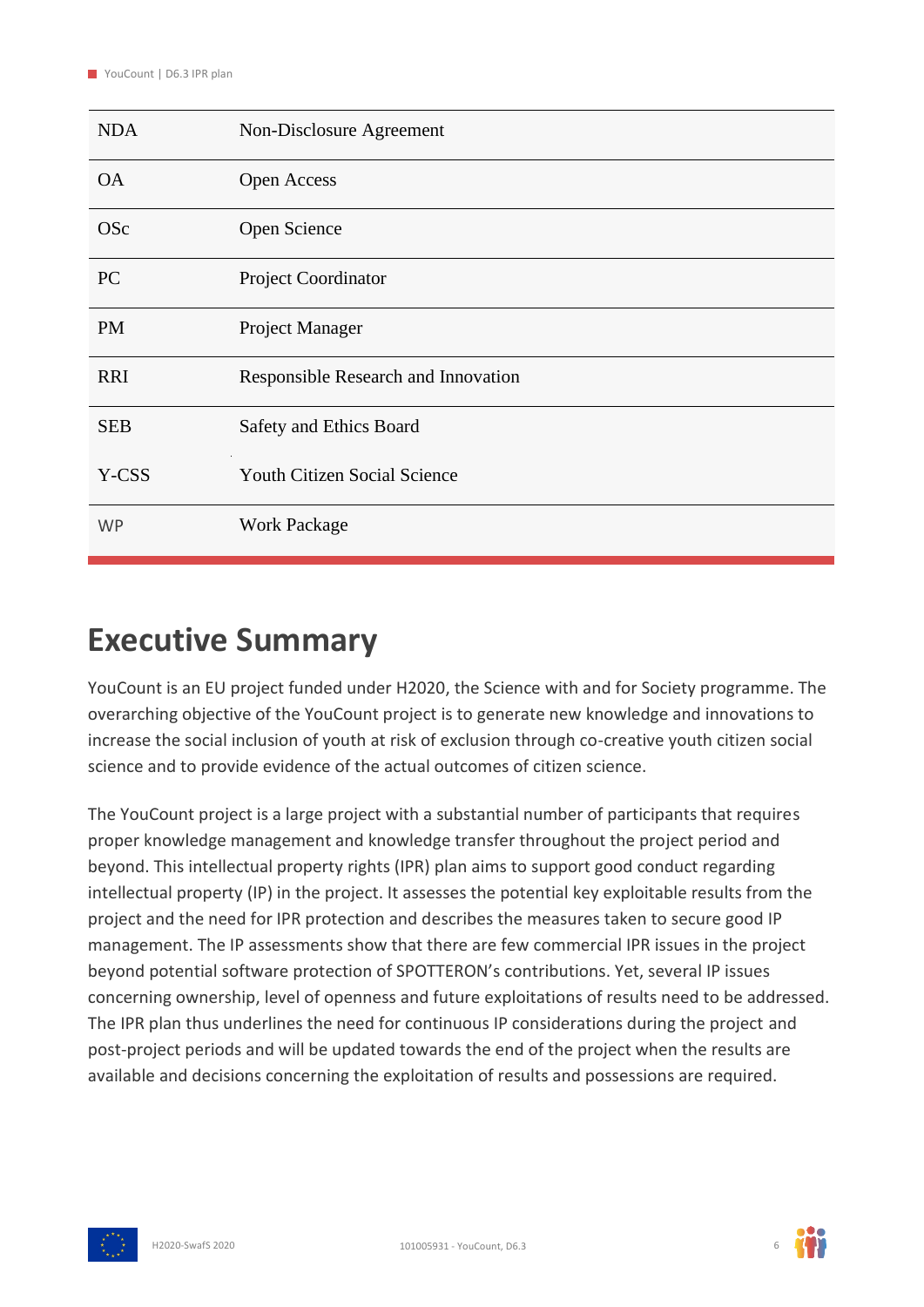# <span id="page-6-0"></span>**1 Introduction**

### <span id="page-6-1"></span>*1.1 The YouCount project*

YouCount is an EU project funded under Horizon 2020, the Science with and for Society (SwafS) programme (SwafS-27-2020 – Hands-on citizen science and frugal innovation, Research and innovation action). The project includes 11 partners across Europe, as well as an Advisory Board (AB) and a Security and Ethics Board (SEB), with members from Europe and beyond.

The overarching objective of the YouCount project is to generate new knowledge and innovations to increase the social inclusion of youth at risk of exclusion through co-creative youth citizen social science (Y-CSS) and to provide evidence of the actual outcomes of Y-CSS. The project includes four main sub-studies: 1) Development of a framework for Y-CSS (WP1), 2) Implementation of a multiple case study of Y-CSS projects in nine countries across Europe (WP2&3), 3) Mixed-methods evaluation of the outcomes and impact of the Y-CSS activities and a multi-criteria assessment of the costs and benefits of Y-CSS (WP4), and 4) Creation of social and scientific impact through widespread scaling up and continuity (WP5). YouCount will support dissemination and education in Y-CSS and synergise with other CS-related projects and initiatives. The project adheres to the principles of responsible research and innovation (RRI) and open science (OSc) and is part of the Horizon 2020 Open Research Data (ORD) Pilot. YouCount is thereby influenced by the principles of OSc and open innovations as promoted by Open Research Europe and EU Horizon Europa.

### <span id="page-6-2"></span>*1.2 Why an IPR plan for YouCount?*

Proper IP management in research and innovation projects is important for effective exploitation of the results, and it is necessary to be able to disclose the partners' or project's knowledge and ideas safely, prove ownership, prevent or discourage its unauthorised use by others, and secure profit from commercial exploitation if relevant during the project period (EC, 2020).<sup>1</sup> Collaborative and co-creative research and development should thus be based on clear and uniform recommendations and practices that ensure equitable and fair access to intellectual property generated for the mutual benefit of all partners (including the young citizen scientists) involved (EC, 2008). $<sup>2</sup>$ </sup>

The YouCount project consists of four sub-studies and includes a substantial number of participants with varying mindsets and interests collaborating across Europe and beyond. OSc also accentuates the need for finding an appropriate balance between open access and securing the necessary confidentiality and protection of results. These traits underline the need for proper knowledge management and knowledge transfer. A good IP strategy should therefore be an



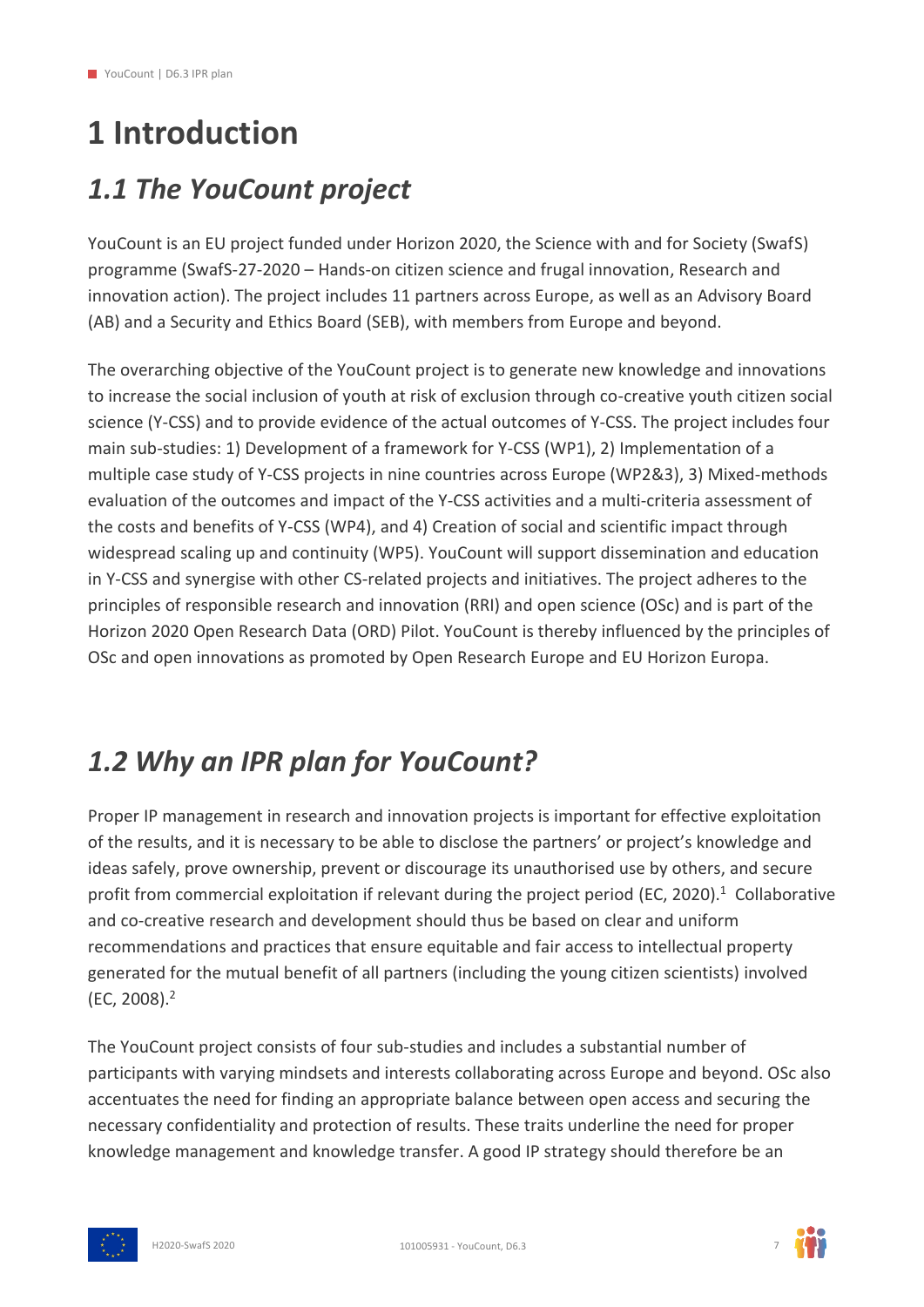integral part of the overall project management and its activities throughout the project period and beyond.

This IPR plan aims to translate good conduct regarding intellectual property practices into the YouCount setting. It will secure efficient IP management, support knowledge transfer activities and ensure that the consortium partners in YouCount can freely and safely disseminate and exploit the project results without infringing the IPR of the others. The document is part of YouCount Work Package 6: Project Management and Ethics (WP6). It serves as a reference document for all partners, including individuals joining the project at a later stage.

The IPR plan is based on the formal requirements and procedures for intellectual property management as set out in the EC Grant Agreement (EC-GA) 23a.1 and Consortium Agreement (CA) signed by all partners.

YouCount's IPR plan will be integrated into the Data Management Plan (DMP, D. 6.2) by July 2021 and effective exploitation of the project's results will be carried out as outlined in the continuous updated dissemination, exploitation and communication (DEC) plan (D. 5.7). The DEC plan of YouCount is currently in progress, and a first version will be completed by 31 May 2021.

Since the IPR plan comes at the beginning of the project, preceding research results, this deliverable will serve as a living document that will be updated during the project period together with the DEC plan when the key exploitable results are available and ready to exploited and shared.

### <span id="page-7-0"></span>*1.3 Structure of the IPR plan*

The IPR plan is based on literature reviews and desktop searches. The resources provided by the H2020 Manual and European IP Helpdesk<sup>3</sup> are also used actively in the report.

The following report consists of three main chapters: 2. Definitions; 3. Key Exploitable Results (Foreground) in YouCount; and 4. IP/IPR Management Strategies and Procedures. Each chapter is inspired by the three phases of IP management in EU projects: the proposal/starting phase, the implementation phase and the concluding phase.<sup>4</sup>



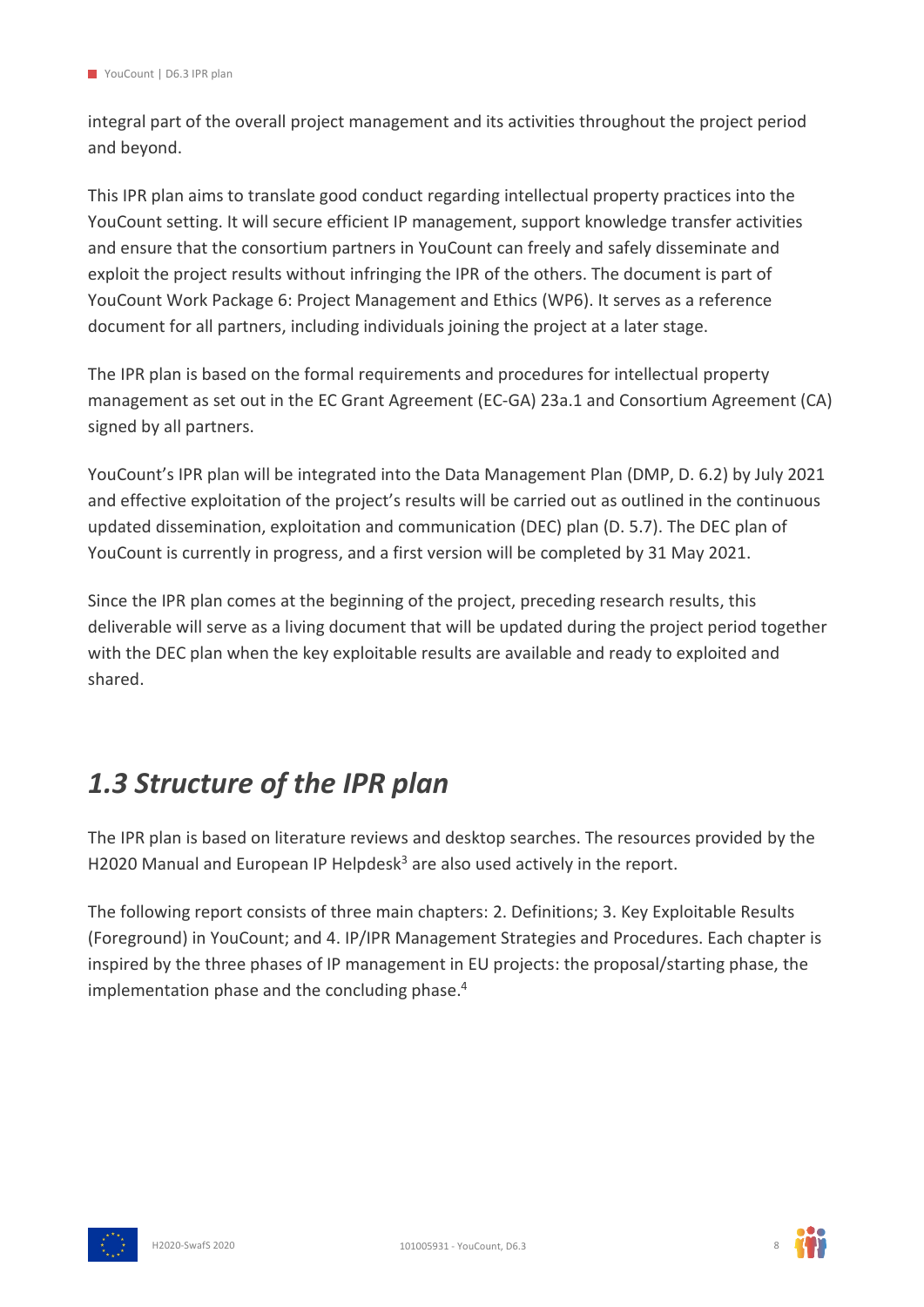## <span id="page-8-0"></span>**2 Definitions<sup>5</sup>**

**Access Rights**: For the purposes of Horizon 2020, access rights are rights to use the project's results or background.

**Authorship**: The quality or state of being a creator (natural person) of a work. In order to be considered an author, it is generally acknowledged that a certain level of creative contribution to a work must be met. Authorship entails certain moral rights, such as the right to attribution (i.e. to be named as the author), which cannot be transferred or licensed, and therefore will stay with the author even in a situation where he/she does not own the copyright.

**Background**: Any data, know-how or information, whatever its form or nature, tangible or intangible, including any rights, such as intellectual property rights, which are held by participants prior to their accession to the action, needed for carrying out the action or for exploiting the results of the action, and identified by the participants.

**Database**: In the EU, a 'database' consists of a collection of independent works, data or other materials arranged in a systematic or methodical way and individually accessible by electronic or other means.

**Domain Names**: The human-friendly forms of internet addresses that are commonly used to find web sites.<sup>6</sup>

**Foreground/Results**: The concept of 'foreground' was used in the FP7 but is, for the purposes of H2020, replaced by the word 'results', which includes the information, materials and knowledge generated in a given project, whether or not they can be protected. Foreground includes the tangible and intangible results of the project. It includes IPR, similar forms of protection and unprotected know-how. Results generated outside a project do not constitute foreground.<sup>7</sup>

**(Foreground) Results Classification (IPR Options)**: According to the know-how resulting from each partner, a selection of the most adequate IPR protection tools has been considered/suggested to guarantee future exploitation and IPR.<sup>8</sup>

**Innovation Action**: In Horizon 2020, innovative action refers to an action primarily consisting of activities directly aimed at producing plans and arrangements or designs for new, altered or improved products, processes or services. For this purpose, they may include prototyping, testing, demonstrating, piloting, large-scale product validation and market replication.

**Open Access**: Within the context of EU-funded projects, open access refers to the practice of providing online access to scientific information that is free of charge to the end-user and is reusable. In the context of research and innovation, scientific information can refer to (i) peerreviewed scientific research articles (published in scholarly journals) or (ii) research data (data underlying publications, curated data and/or raw data).<sup>9</sup>

**Open Data**: Open data is data that can be freely used, re-used and redistributed by anyone, subject only, at most, to the requirement to attribute and share alike.<sup>10</sup>

**Intellectual Property (IP)**: Creations of the mind, such as inventions, literary and artistic works, designs, and symbols, names, and images used in commerce.



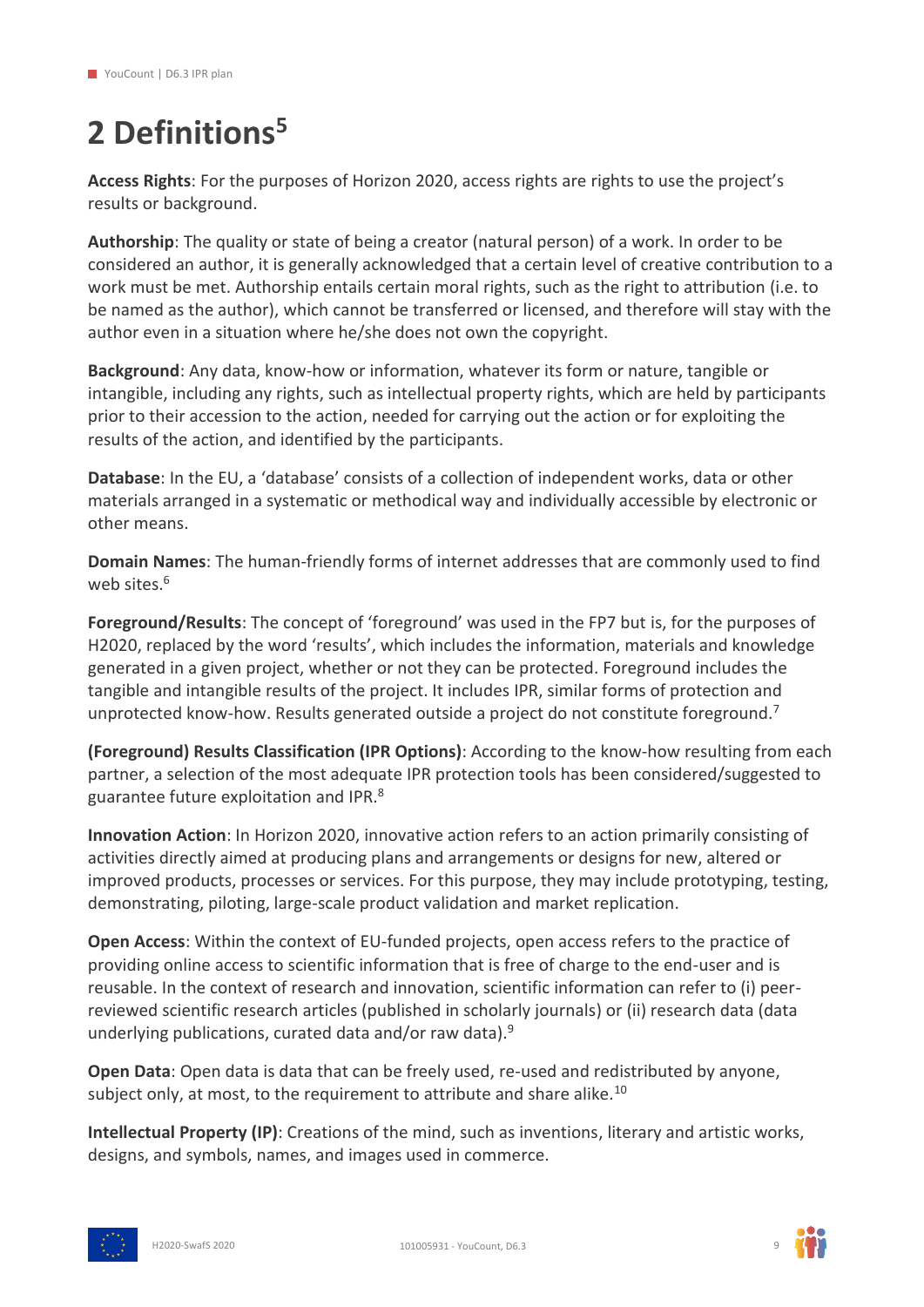**Intellectual Property Rights (IPR)**: Private legal rights that protect creations of the human mind (IP). They are commonly divided into two categories: industrial property rights (e.g. patents, trademarks, industrial designs, geographical indications) and copyright and related rights (e.g. rights of the authors/creators and those of performing artists in their performances, producers of phonograms in their recordings, and those of broadcasters in their radio and television programmes).<sup>11</sup>

Yet, the IPR plan of YouCount will apply a broad perspective on intellectual property as 'an idea, invention, or process that derives from the work of the mind or intellect' and where proper conduct regarding IP includes moral, social and legal aspects. These broader perspectives are important for understanding IP-related issues in social science research and innovation (where knowledge and know-how are often more intangible, fluid and processual than, e.g., technology) to achieve the best knowledge transfer and exploitation strategies for publicity funded research and to create a safe working environment for participants. Moreover, IPR-related issues in YouCount will include all phases throughout the project's life (pre-project, project implementation and post-project). This is illustrated in Figure 1.<sup>12</sup>



*Figure 1: IPR Management Overview*



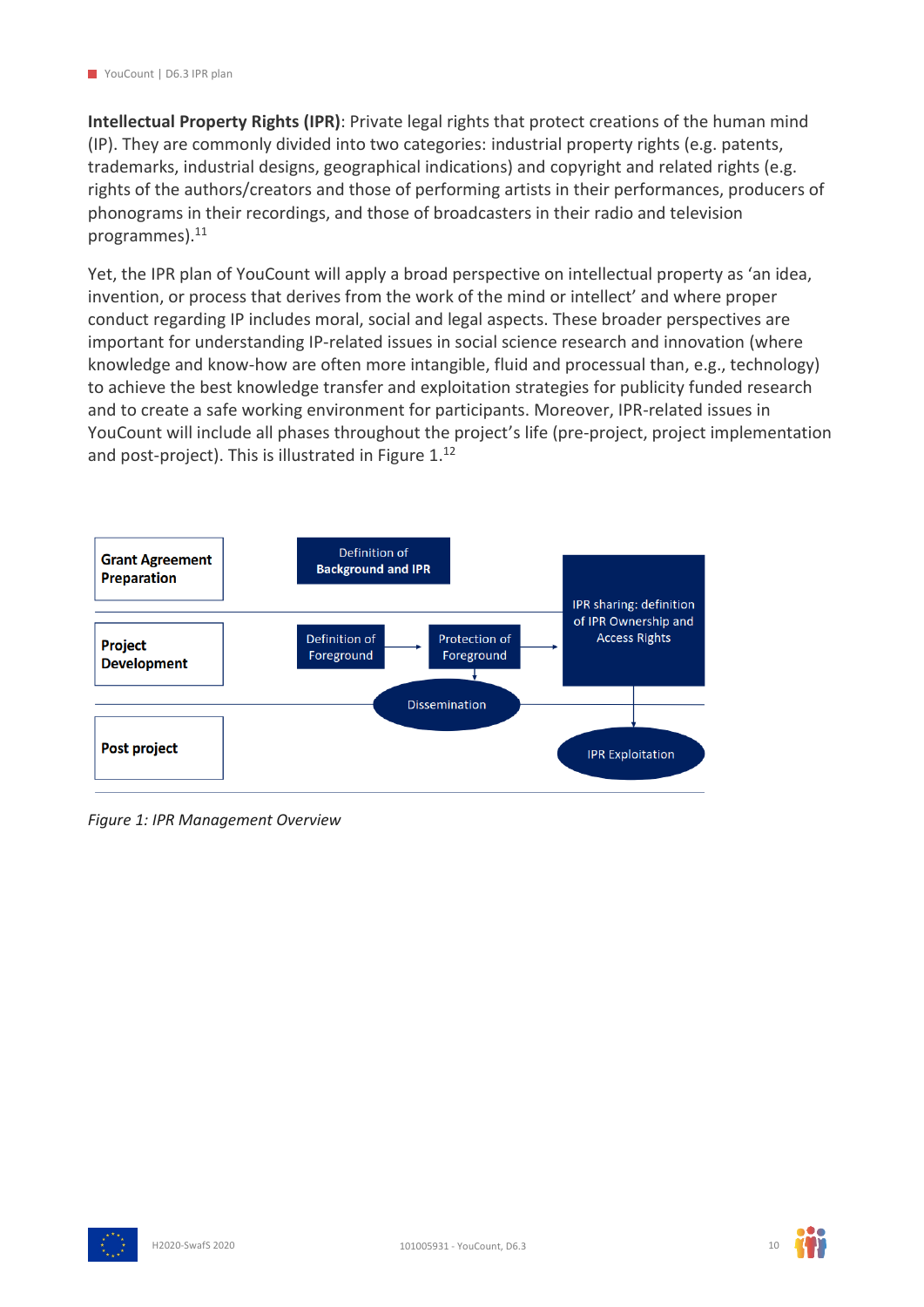# <span id="page-10-0"></span>**3 Key Exploitable Results (Foreground)**

One important part of the IPR plan is to identify key exploitable results (KER).

The KER in YouCount are yet to be developed but will be selected and prioritised based on the criteria of a) degree of innovation, b) exploitability and c) impact. Currently, the Document of Action (Annex 1, 2.2 in the EC-GA) describes the anticipated knowledge development in YouCount that goes beyond state-of-the art. These research ambitions, illustrated in Table 3.1, point to YouCount's innovative nature and give some indications of possible results for further exploitation and the need for assessments of IPR options that should be followed up in the updated IPR and DEC plans.

Key contributors in the project included in the IPR plan are consortium partners, including a linked third party (FD), young citizen scientists, stakeholders participating in local living labs, AB and SEB members, and EU/EC.

| <b>Knowledge</b><br>development<br>and<br><b>innovations</b> | <b>Description</b><br>of IP-related<br>project<br>outputs                                                                                                                                                                                                 | Dissemination/<br>exploitation of<br>project outputs                                                                                                                                       | <b>Classification</b>                                                                               | <b>IPR options/</b><br>protection<br>recommended <sup>14</sup>                                                                                                           |
|--------------------------------------------------------------|-----------------------------------------------------------------------------------------------------------------------------------------------------------------------------------------------------------------------------------------------------------|--------------------------------------------------------------------------------------------------------------------------------------------------------------------------------------------|-----------------------------------------------------------------------------------------------------|--------------------------------------------------------------------------------------------------------------------------------------------------------------------------|
| Theoretical and<br>scientific<br>innovations<br>$(WPs 1-5)$  | Developing CS<br>in the social<br>sciences<br>(citizen social<br>science) and<br>co-creative<br>youth citizen<br>social science<br>Development<br>of new<br>knowledge<br>and 'know-<br>how' about<br>designing and<br>setting up Y-<br>CSS in<br>practice | EU deliverables<br>Scientific publications<br>Presentations<br><b>Educational materials</b><br>(handbook and<br>toolkits)<br>Presentations<br>Policy briefs<br>Use for further<br>research | Open access<br>Open data<br><b>Publications in line</b><br>with dissemination<br>procedures (GA/CA) | GA/CA:<br>Define/agree on<br>ownership of<br>results and<br>dissemination<br>procedures<br>Authors' rights,<br>authorship citation<br>IPR options:<br><b>OA licenses</b> |
| Methodological<br>innovations                                | Designing of<br>hands-on Y-<br>CSS projects                                                                                                                                                                                                               | EU deliverables                                                                                                                                                                            | See above                                                                                           | GA/CA:<br>Define/agree on<br>ownership of                                                                                                                                |

#### <span id="page-10-1"></span>*Table 3: Identified Key Exploitable Results in YouCount, April 2021*<sup>13</sup>



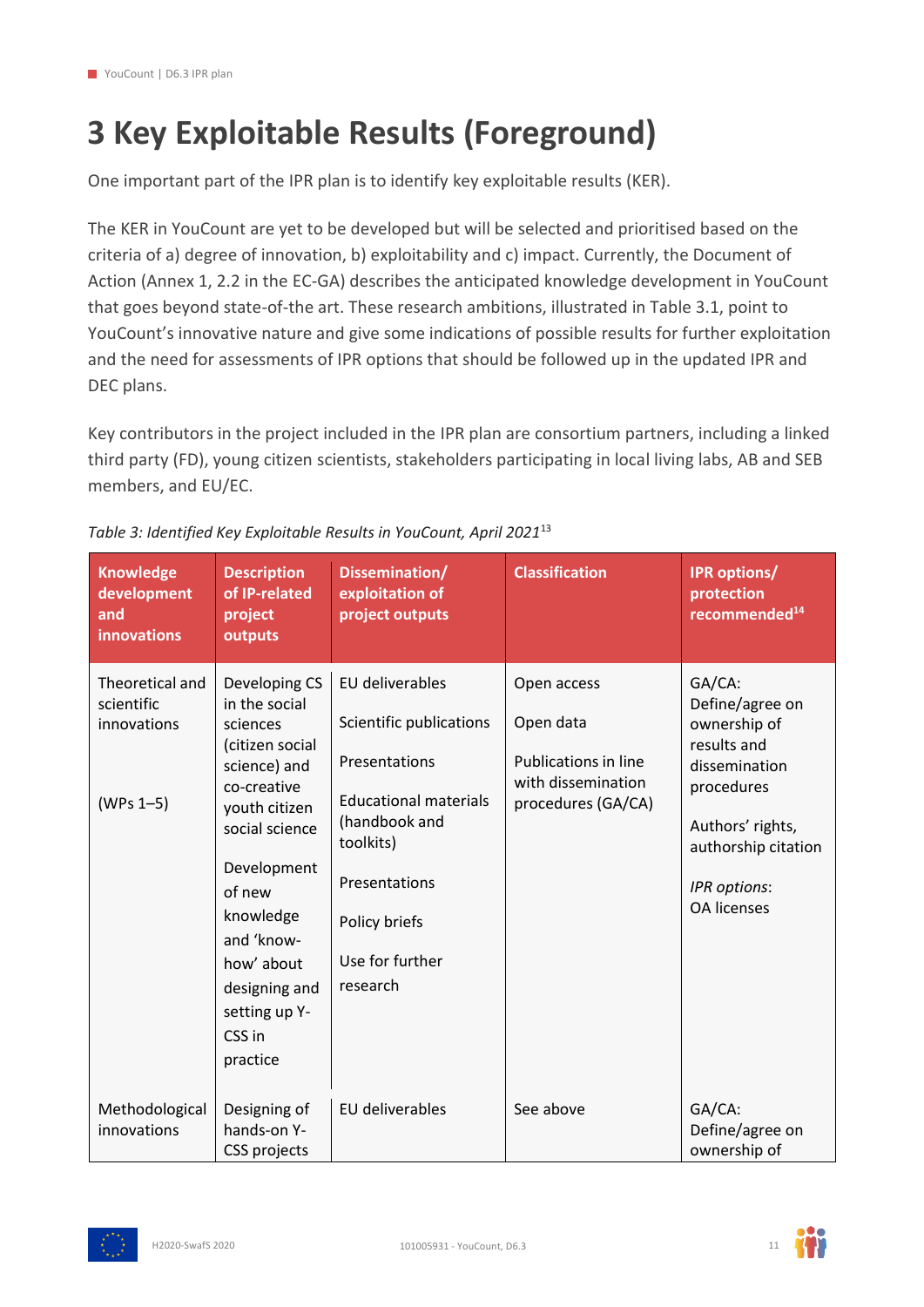| (WPs 1, 2, 3<br>and $4)$                                            | and data<br>collection<br>instruments<br>Evaluation<br>framework<br>and<br>methodology<br>for evaluation<br>$(Y-CSS)$<br>Extensions<br>and new<br>functionalities<br>for software<br>and<br>applications<br>of the<br><b>SPOTTERON</b><br>(SME) Citizen<br>Science<br>Platform | Scientific publications<br>Presentations<br><b>Educational materials</b><br>(handbook and<br>toolkits)<br>New functionalities<br>will be made available<br>to other projects on<br>the SPOTTERN CS<br>Platform without<br>extra development<br>costs<br>Use for further<br>research | SPOTTERON (Cf. CA,<br>Background): Part as<br>functionalities in the<br>project's applications,<br>provided as Software<br>as a Service (SaaS),<br>Platform as a Service<br>(PaaS), ICT services,<br>software development<br>and design<br>Software/Applications:<br>provided as Software<br>as a Service (SaaS),<br>Platform as a Service<br>(PaaS), ICT services<br>Designs: provided as<br>part of<br>software/applications<br>or as graphic design<br>elements/media<br>Project website:<br>provided via<br>webhosting under an<br>internet domain and<br>as service | results and<br>dissemination<br>procedures<br>Authors' rights,<br>authorship citation,<br>linking to website<br>or tagging social<br>media<br>IPR options:<br>Software/design<br>and ICT services:<br>protected by IPR<br>SaaS/PaaS |
|---------------------------------------------------------------------|--------------------------------------------------------------------------------------------------------------------------------------------------------------------------------------------------------------------------------------------------------------------------------|-------------------------------------------------------------------------------------------------------------------------------------------------------------------------------------------------------------------------------------------------------------------------------------|--------------------------------------------------------------------------------------------------------------------------------------------------------------------------------------------------------------------------------------------------------------------------------------------------------------------------------------------------------------------------------------------------------------------------------------------------------------------------------------------------------------------------------------------------------------------------|-------------------------------------------------------------------------------------------------------------------------------------------------------------------------------------------------------------------------------------|
| Social science<br>knowledge of<br>social inclusion<br>(WPs 2, 3, 4) | <b>New</b><br>knowledge of<br>positive<br>drivers of<br>social<br>inclusion<br>based on<br>youths' own<br>perspectives                                                                                                                                                         | EU deliverables<br>Scientific publications<br>Presentations<br>Policy briefs<br>Use for further<br>research                                                                                                                                                                         | See above                                                                                                                                                                                                                                                                                                                                                                                                                                                                                                                                                                | GA/CA:<br>Define/agree on<br>ownership of<br>results and<br>dissemination<br>procedures<br>Authors' rights,<br>authorship citation<br>IPR options:<br><b>OA licenses</b>                                                            |
| YouCount<br>Database<br>$(WPs 1-4)$                                 | Empirical<br>data (raw and<br>processed<br>data) from<br>each case<br>country and                                                                                                                                                                                              | EU deliverables<br>Scientific publications<br>Presentations                                                                                                                                                                                                                         | Confidential personal<br>data                                                                                                                                                                                                                                                                                                                                                                                                                                                                                                                                            | GA/CA:<br>Define/agree on<br>ownership of data,<br>results and                                                                                                                                                                      |



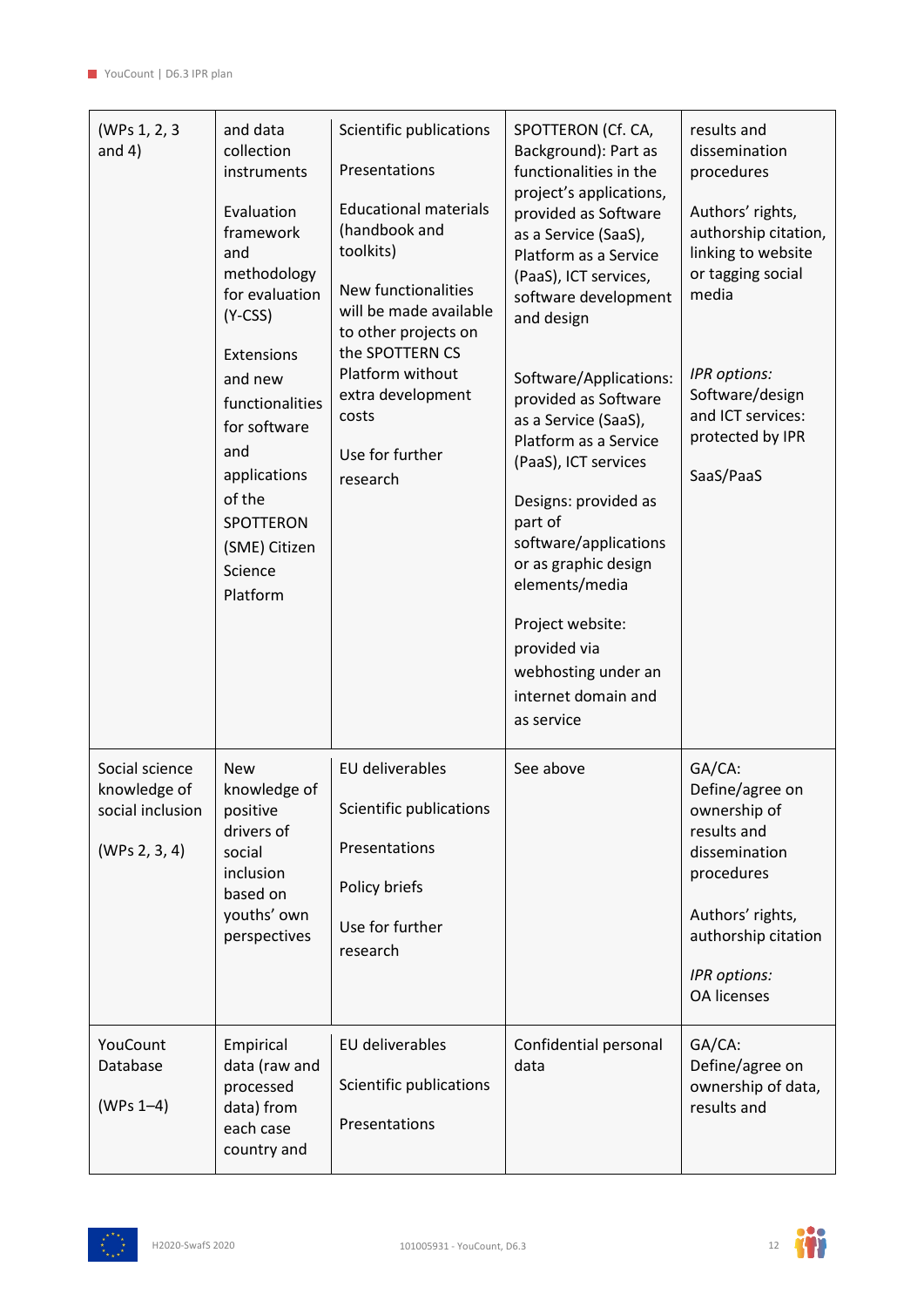|                                                                                | cross-case<br>analysis<br>Reviews<br>/desk<br>research                                                                                                  | Data (raw and<br>processed/reports)<br>Use for further<br>research                                                                                                                              | Open data<br>(homepage, app & OA<br>data repository)<br>Dissemination<br>agreement (cf. GA/CA)<br>Authorship citation | dissemination<br>procedures.<br>Data treatment<br>agreements<br>Decisions reopen<br>data and<br>protection needs<br>Define/agree on<br>(transfer)<br>ownership post-<br>project<br>IPR options:<br>Password-<br>protected<br>Database rights<br>OSc/OA licenses<br>Specific ownership<br>agreements                                      |
|--------------------------------------------------------------------------------|---------------------------------------------------------------------------------------------------------------------------------------------------------|-------------------------------------------------------------------------------------------------------------------------------------------------------------------------------------------------|-----------------------------------------------------------------------------------------------------------------------|------------------------------------------------------------------------------------------------------------------------------------------------------------------------------------------------------------------------------------------------------------------------------------------------------------------------------------------|
| Development<br>and social<br>innovations<br>and<br>policymaking<br>$(WPs 1-4)$ | Co-creation of<br>social<br>innovations<br>and<br>policymaking<br>in local living<br>labs with<br>stakeholders<br>Policy- and<br>SDG-related<br>results | EU deliverables<br>Scientific publications<br>Policy briefs<br><b>Educational materials</b><br>(handbook and tool<br>kits)<br>Use for further<br>research<br><b>Horizon Results</b><br>Platform | See above<br>Open access and<br>confidential personal<br>data                                                         | GA/CA:<br>Define/agree on<br>ownership of<br>results and<br>dissemination<br>procedures<br>Disclosure and<br>exploitation of<br>results based on<br>informed consent<br>and local<br>agreements with<br>participating<br>stakeholder LLs<br>IPR options:<br>Confidentiality<br>agreements,<br>copyright,<br>OA copyright and<br>licenses |

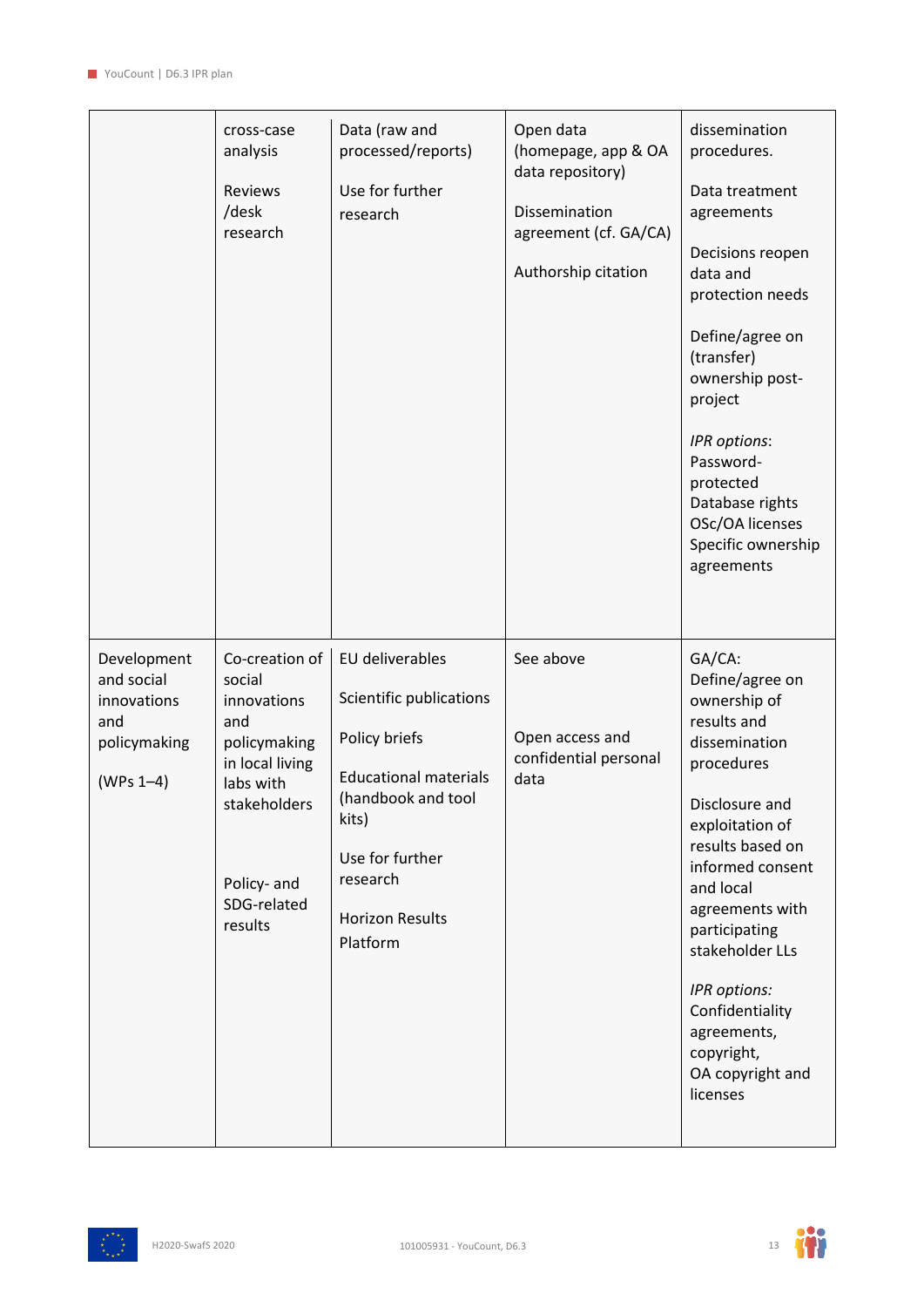| YouCount<br>platform 1 | Internal<br>Teams<br>Platform<br>Internal<br>project<br>documents<br>and internal<br>exchanges<br>provided by<br>all<br>participants                                                                                                                                                                                                                        | Be described in<br>presentations and<br>publications<br>Use for further<br>research                                                                                                                                                                                                                                                                                                                                                                                                                                                                           | Platform only open for<br>project partners and<br>invited Teams<br><b>Members</b><br>Open access with<br>respect to<br>dissemination                                                                                                                                                                                                                                                                                                                   | GA/CA:<br>Define/agree on<br>ownership<br>IPR options:<br>Not relevant                                                                                                                                                                                                                                                                                                                                                                              |
|------------------------|-------------------------------------------------------------------------------------------------------------------------------------------------------------------------------------------------------------------------------------------------------------------------------------------------------------------------------------------------------------|---------------------------------------------------------------------------------------------------------------------------------------------------------------------------------------------------------------------------------------------------------------------------------------------------------------------------------------------------------------------------------------------------------------------------------------------------------------------------------------------------------------------------------------------------------------|--------------------------------------------------------------------------------------------------------------------------------------------------------------------------------------------------------------------------------------------------------------------------------------------------------------------------------------------------------------------------------------------------------------------------------------------------------|-----------------------------------------------------------------------------------------------------------------------------------------------------------------------------------------------------------------------------------------------------------------------------------------------------------------------------------------------------------------------------------------------------------------------------------------------------|
| YouCount<br>platform 2 | Citizen<br>science<br>applications<br>for<br>smartphones<br>and web<br>application<br>for browser<br>based on the<br>SPOTTERON<br>Citizen<br>Science<br>platform<br><b>CMS Project</b><br>website<br>based on the<br>SPOTTERON<br>framework<br>for project<br>websites<br>Youth citizen<br>science<br>stakeholder<br>community<br>(list of<br>stakeholders) | Use for further<br>research<br>Continuing the<br>stakeholder<br>community for Y-CSS<br>in other settings and<br>for future<br>projects/proposal<br>New functionalities<br>will be made available<br>to other projects on<br>the SPOTTERON CS<br>Platform without<br>extra development<br>costs<br>Dissemination via<br>online availability,<br>news posts, social<br>media, word-of-<br>mouth, press coverage<br><b>Exploitation of results</b><br>via marketing<br>activities, reference<br>and word-of-mouth<br>marketing in target<br>group; strengthening | <b>IPR Background</b><br>SPOTTERON platform<br>software/applications:<br>provided as Software<br>as a Service (SaaS),<br>Platform as a Service<br>(PaaS), ICT services<br>Designs provided as<br>part of<br>software/applications<br>or as graphic design<br>elements/media<br>Project website<br>provided via<br>webhosting under an<br>internet domain and<br>as service<br>Open access to<br>content (except user<br>account data for<br>SPOTTERON) | GA/CA:<br>Define/agree on<br>ownership and use<br>during/post project<br>Agree re:<br>maintenance/<br>functionality of the<br>platform post-<br>project<br>IPR options:'<br>software/design<br>and ICT services:<br>protected by IPR;<br>provision of<br>services and<br>software based on<br>SPOTTERON<br>Terms of service;<br>usage rights<br>granted for IP-<br>protected unique<br>creative works (e.g.<br>created marketing<br>material, brand |

ii Note: Unique creative works are always and automatically protected by intellectual property rights. In Europe, we do not use the US copyright system. Creators of unique creative works cannot give away IP ownership, only grant usage rights to others.



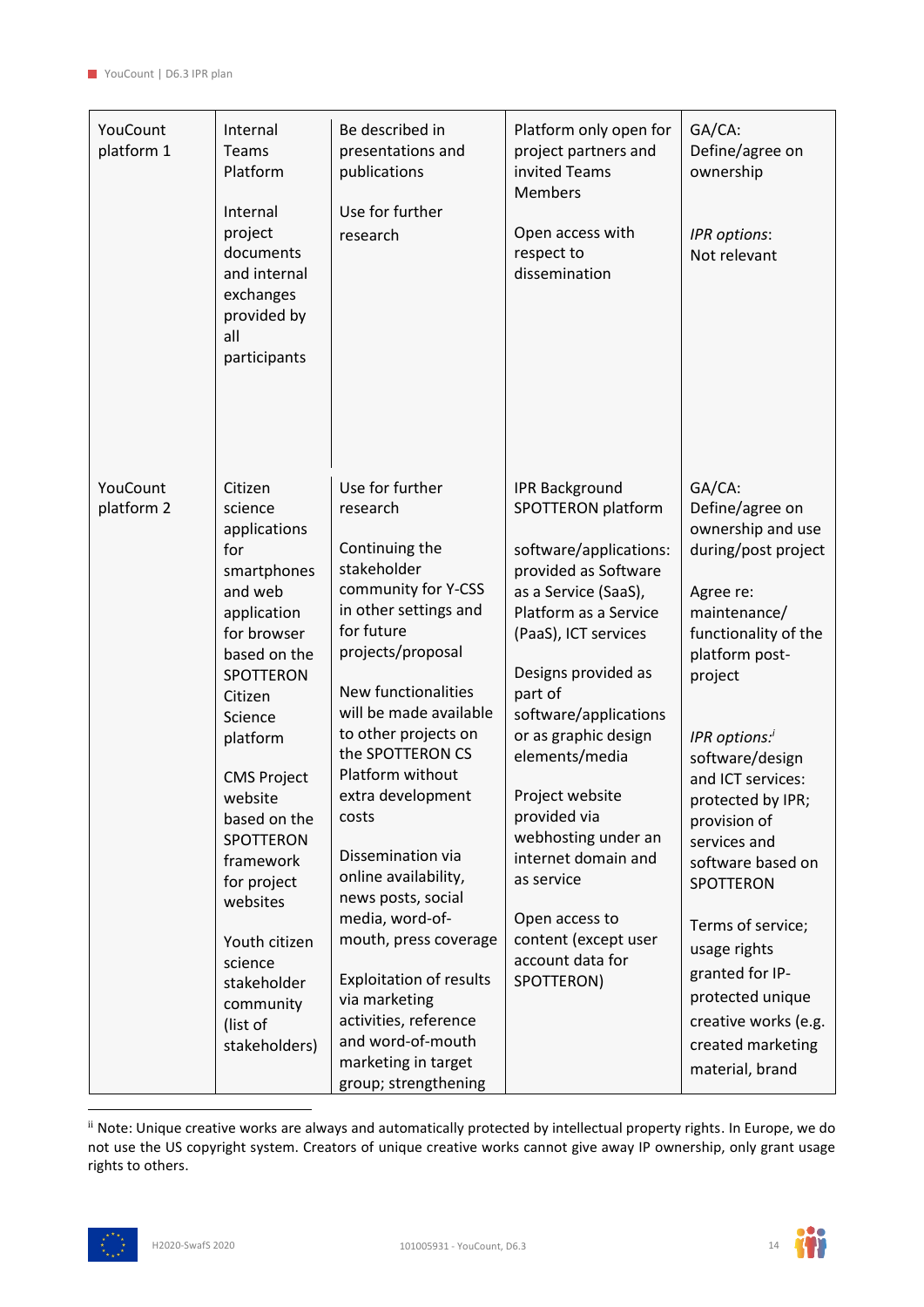|                  | Content<br>home page                                             | of SPOTTERON<br>platform by enriched<br>feature-set, made<br>available to other CS<br>projects. Option for<br>follow-up projects |                                                                              | design, online<br>media,<br>presentations,<br>posters, etc.) to the<br>YouCount project<br>and consortium<br>members on an<br>unlimited basis                                                                                                                                                                  |
|------------------|------------------------------------------------------------------|----------------------------------------------------------------------------------------------------------------------------------|------------------------------------------------------------------------------|----------------------------------------------------------------------------------------------------------------------------------------------------------------------------------------------------------------------------------------------------------------------------------------------------------------|
| Project identity | Acronym,<br>logo,<br>templates<br>and social<br>media<br>domains | Used as tools for<br>promoting 'youth<br>citizen social science'<br>in further research                                          | <b>IPR Background</b><br>SPOTTERON<br>Open for use of<br>consortium partners | GA/CA:<br>Define/agree on<br>use post-project<br>IPR options:<br>Brand design and<br>visual project<br>identity is<br>protected by IPR as<br>unique creative<br>works; unlimited<br>usage rights for the<br>project identity are<br>granted by the<br>author(s) to the<br>project and<br>consortium<br>members |

In sum, the IP-related knowledge development and assets of YouCount are mostly publicly funded research and public social innovation and policymaking, except for the software innovations of SPOTTERON. The social innovations to be developed in the project will be in early development and are not expected to be prototyped or launched in the market. Most of the social science research results (except from confidential personal data) will also take shape as open access. This means that the results generated by YouCount, to a small extent, will need specific IPR measures in terms of industrial property rights (e.g. patents, trademarks, design protection, geographical indications) or copyright and related rights, except for author rights and OA licenses. This also partly applies to SPOTTERON when it comes to authorship citations beyond the IPR rights they bring into the project as an SME and brand and limitations as set out in the CA.

However, the exploitation potential of the project results and the need for IPR are still uncertain and must therefore be identified and managed throughout the whole project period. The need for additional IP protection for SPOTTERON must be carefully assessed when the commercial





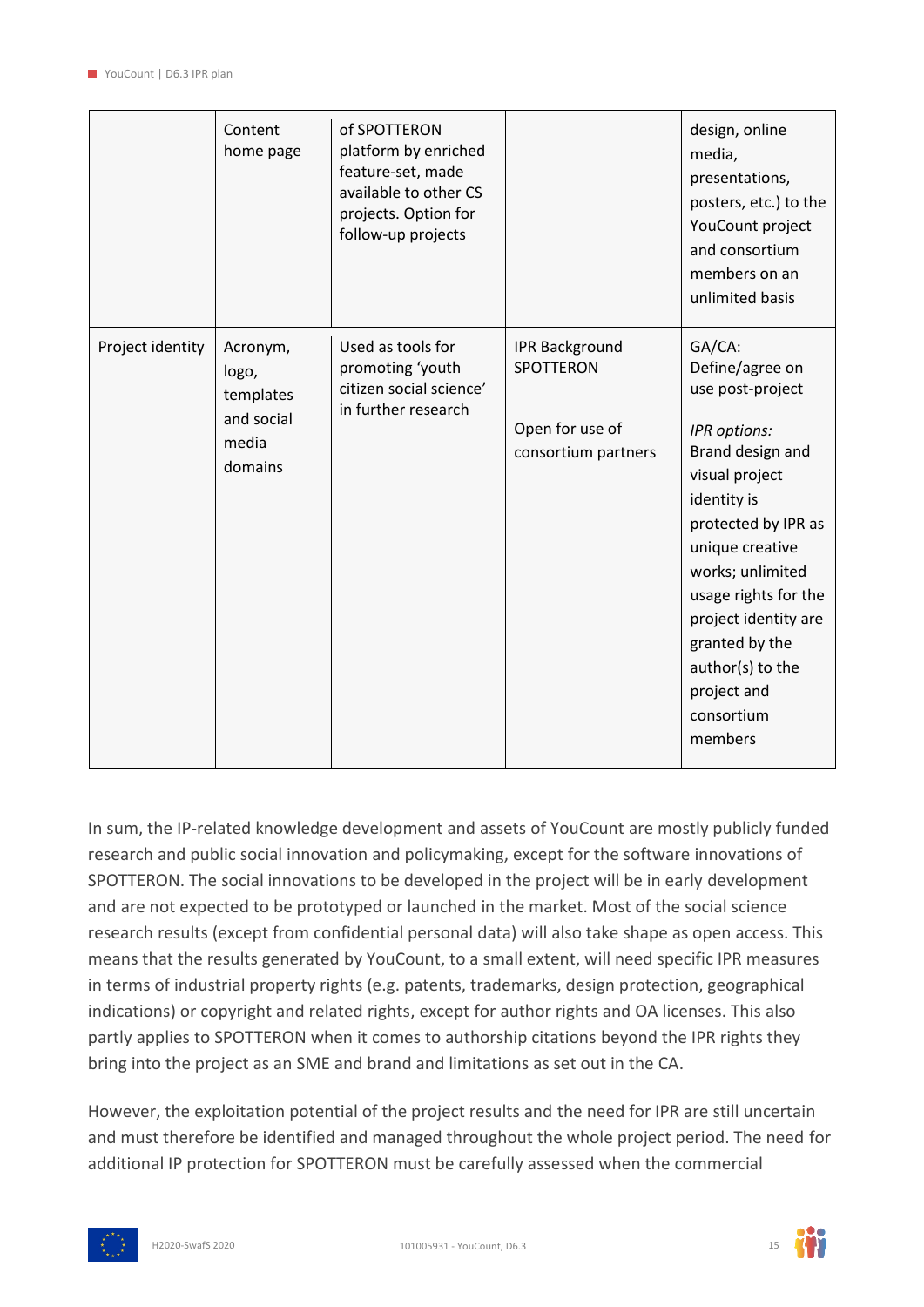exploitation opportunities for the software results are better known. Above, Table 3 (second column) identifies some key results that should be followed closely to identify and mitigate IPR risks at an early stage. The last column on the right displays specific needs for future IPR deliberations with respect to ICT developments, project identity materials and homepage, as well as the need to consider IP measures with respect to young citizen scientists and stakeholders that participate in the living labs as part of the multiple case study (WP2). Finally, ownership, database rights and future utilisation and maintenance of the YouCount platforms (especially the project home page) in the post-project period must be considered and decided upon in a later phase of the project.



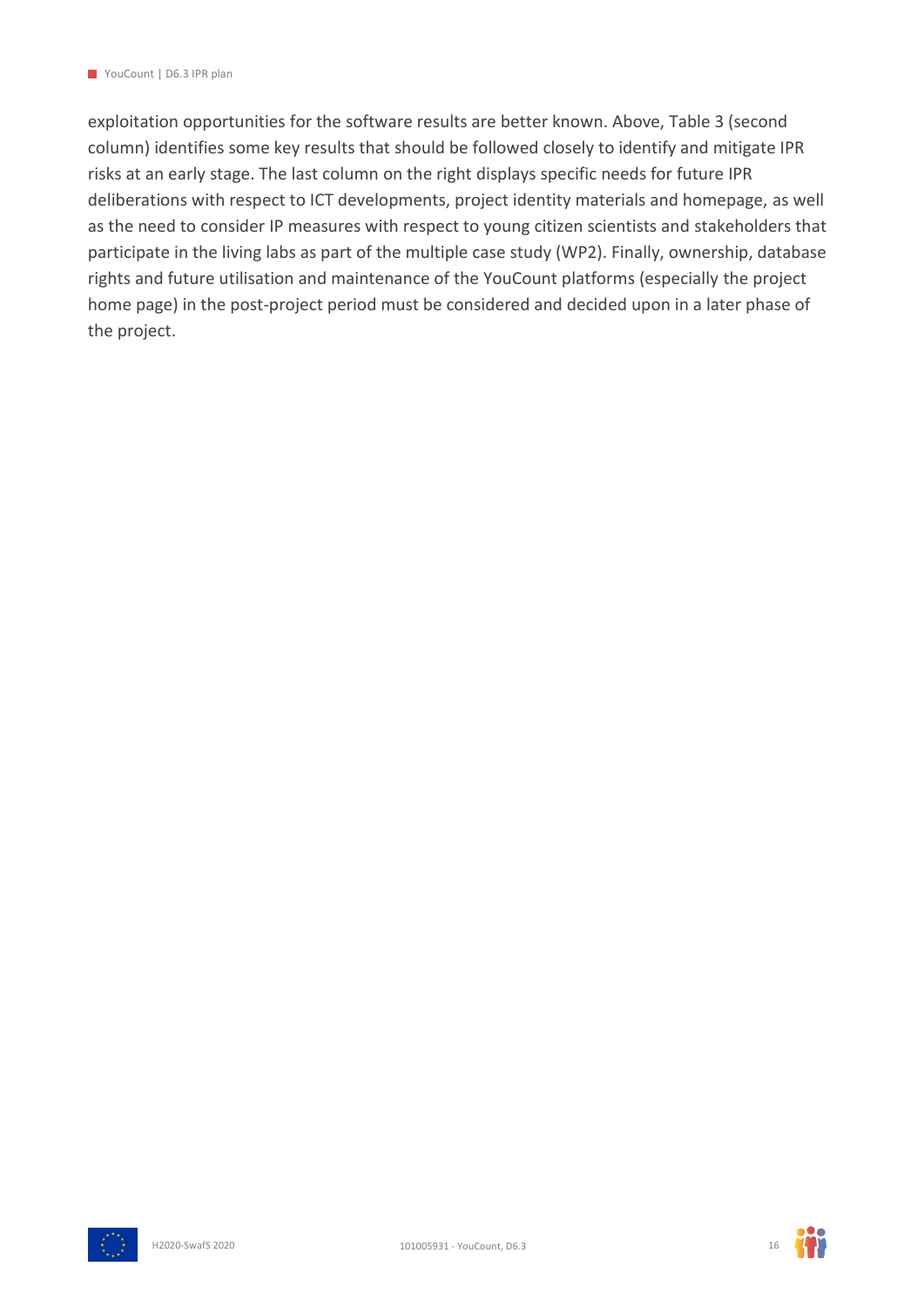## <span id="page-16-0"></span>**4 IP/IPR Management Strategies and Procedures**

As mentioned, it is still too early to design a concrete and detailed IP strategy while the project results are still under development. However, we have outlined some core strategies to be included in the IP management and procedures for further development and detailing.

### <span id="page-16-1"></span>*4.1 Knowledge and commitment to the procedures set out in the GA and CA*

The IP/IPR strategy will adhere to the IPR regulations and provisions amended for Horizon 2020 and EC-GA Section 3. We will also, according to the EC-GA 27.1, seek expert advice to help decide whether and how to protect results.

In the Grant Agreement Preparation (GAP), the consortium members have discussed IPR-related issues thoroughly as part of the signed CA that includes the main requirements in relation to IPR set out in the EU-GA (including access rights and settlement of disputes).

### <span id="page-16-2"></span>*4.2 Creating IP awareness in the consortium*

The CA has contributed to developing a common understanding and commitment to the IP/IPR requirements in the project.

In addition, the YouCount project will emphasise a working culture wherein awareness and respect of other partners' IP and ownership are part of good research conduct – for example, in relation to authorship, reference style and dissemination (see also D. 6.1 Project Executive Handbook). This is important, since IP-related conflicts have a devastating effect on trust and safe knowledge exchange as well as contributing to create a poor working milieu for researchers and others involved in scientific activities.

### <span id="page-16-3"></span>*4.3 Background*

Issues of background- and foreground-related IPRs have been clarified between the partners during the GAP/CA process.



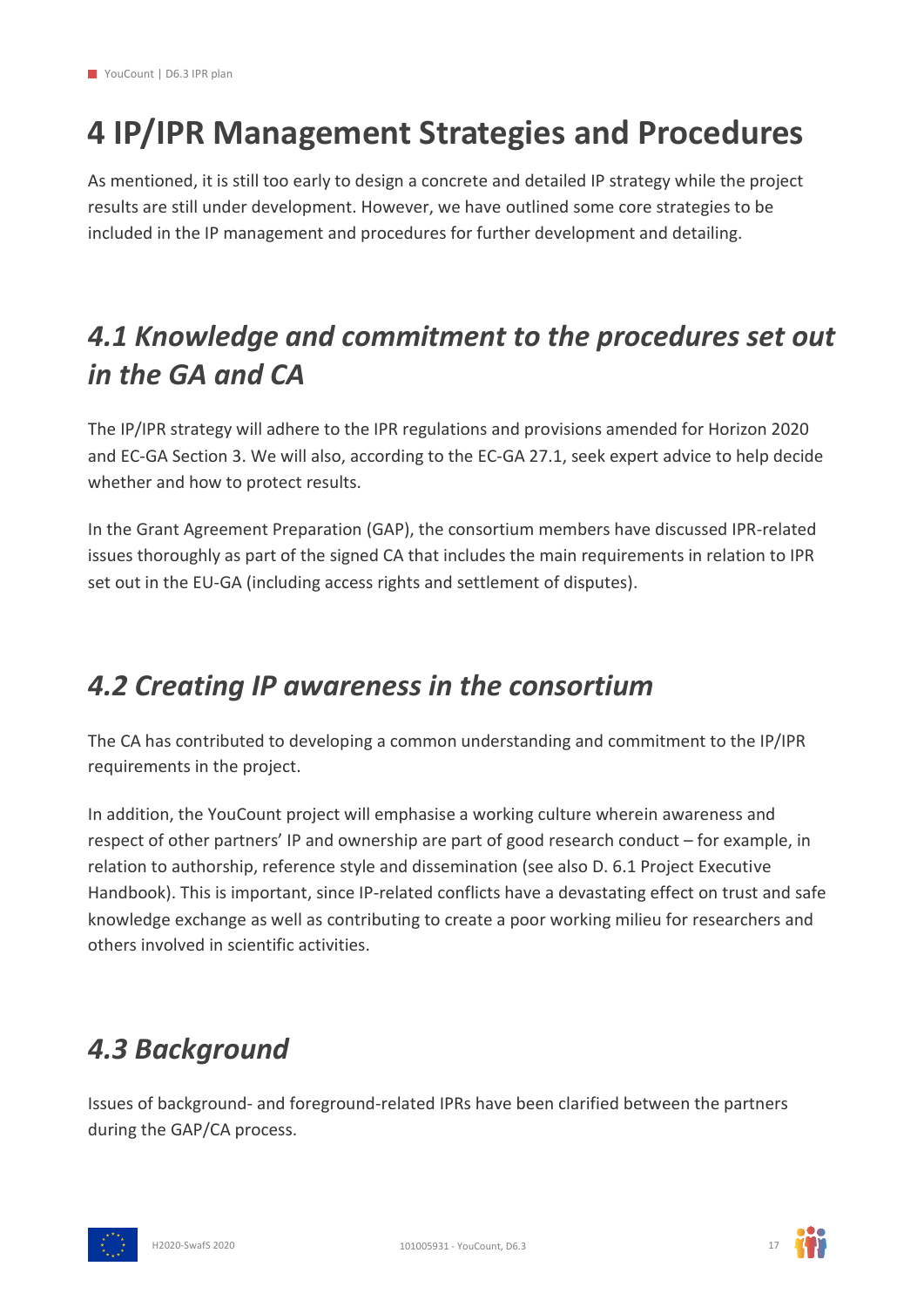In YouCount, nine partners have stated that, 'to the best of their knowledge, no data, know-how or information of (partner institution) shall be needed by another party for implementation of the project (Article 25.2 Grant Agreement) or exploitation of that other party's Results (Article 25.3 Grant Agreement).'

The partners UCLan, with their previous projects, and SPOTTERON, as a software company, have brought their know-how as background. The detailed information has been provided in the CA (p. 37). For the purpose of convenience, the descriptions of the background and specific limitations and/or conditions for implementation and exploitation are shown in Table 4.1 below.

| <b>Partner Institution</b> | <b>Describe Background</b>                                                                                                                                                                                                                                                                                                                                                                                                                                                                                       | <b>Specific limitations</b><br>and/or conditions for<br>implementation (Article<br>25.2 Grant Agreement) | <b>Specific limitations</b><br>and/or conditions for<br>exploitation (Article<br>25.3 Grant Agreement)                        |
|----------------------------|------------------------------------------------------------------------------------------------------------------------------------------------------------------------------------------------------------------------------------------------------------------------------------------------------------------------------------------------------------------------------------------------------------------------------------------------------------------------------------------------------------------|----------------------------------------------------------------------------------------------------------|-------------------------------------------------------------------------------------------------------------------------------|
| <b>UCLan</b>               | University of Central<br>Lancashire's Centre for<br>Citizenship and<br>Communities'<br>'Connected<br>Communities'<br>approach, using<br>community-based,<br>participatory research<br>methods with social<br>network theory and our<br>Connected<br>Communities theory of<br>change: Understand,<br>Involve, Connect. Also<br>using the wealth of<br>experience in using<br>participatory and<br>empowering<br>approaches with young<br>people in the Centre for<br>Children and Young<br>People's Participation | None                                                                                                     | To be agreed upon in<br>any such event                                                                                        |
| <b>SPOTTERON</b>           | a) Functional Extensions<br>to the SPOTTERON<br>Citizen Science Platform<br>/ Smartphone Apps of<br>the Project                                                                                                                                                                                                                                                                                                                                                                                                  | Developed special<br>functionalities and<br>extensions are part of<br>the SPOTTERON SaaS                 | Access to collected data<br>in the digital tools is<br>provided via web<br>interfaces, protected by<br>login, to download the |

<span id="page-17-0"></span>*Table 4: Background description in the CA*



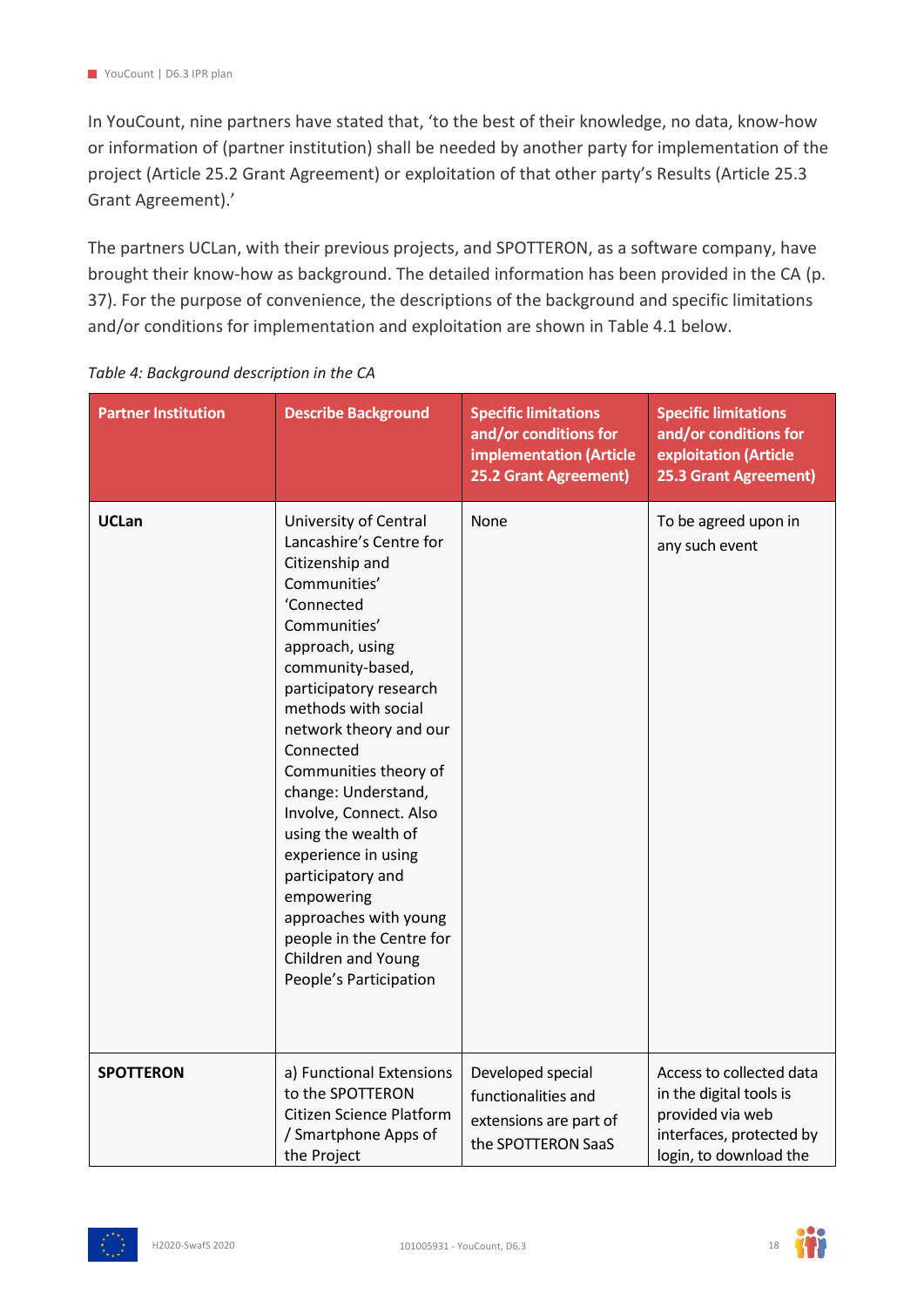| b) Project Identity<br>Materials and<br><b>Promotion Materials</b><br>c) Website Content<br>Management System | (Software As a Service)<br>Platform. Access to the<br>functionalities in the<br>front-end is provided on<br>a project basis in the<br>digital toolkit of the<br>project (e.g. in<br>smartphone apps and<br>interactive web apps)<br>and via access to the<br>data administration<br>interface, protected by<br>login for partners, to<br>manage the collected<br>data and moderate the<br>project's community<br>comments and data<br>spots | dataset of citizen science<br>participation.<br>Elements of the project<br>identity (logo, font) and<br>promotion material, e.g.<br>image teasers, if part of<br>the WP, will be provided<br>via download.<br>Access to the content<br>management interface<br>of the website is<br>provided for partners<br>participating in creating<br>content (via login) |
|---------------------------------------------------------------------------------------------------------------|---------------------------------------------------------------------------------------------------------------------------------------------------------------------------------------------------------------------------------------------------------------------------------------------------------------------------------------------------------------------------------------------------------------------------------------------|---------------------------------------------------------------------------------------------------------------------------------------------------------------------------------------------------------------------------------------------------------------------------------------------------------------------------------------------------------------|
|---------------------------------------------------------------------------------------------------------------|---------------------------------------------------------------------------------------------------------------------------------------------------------------------------------------------------------------------------------------------------------------------------------------------------------------------------------------------------------------------------------------------------------------------------------------------|---------------------------------------------------------------------------------------------------------------------------------------------------------------------------------------------------------------------------------------------------------------------------------------------------------------------------------------------------------------|

### <span id="page-18-0"></span>*4.4 Ownership and transfer of ownership of results*

The YouCount project will comply with the basic rules to allocate the ownership of the project results as set out in Article 26 in the EC-GA and in Section 8 in the CA, which have been signed by all the participating partners.

These apply as follows:

- General rule: Partner who generates the project results shall have ownership.
- Joint ownership: In the case that the results are co-generated by multiple partners and it is impossible to establish the respective contribution of each partner or separate the results for the applications and for obtaining or maintaining protection, those partners who have participated in generating the results shall have joint ownership and a separate written agreement shall be signed to decide the allocation and terms of exercising ownership and all relevant issues.

The ownership for the linked third party is defined in the CA.



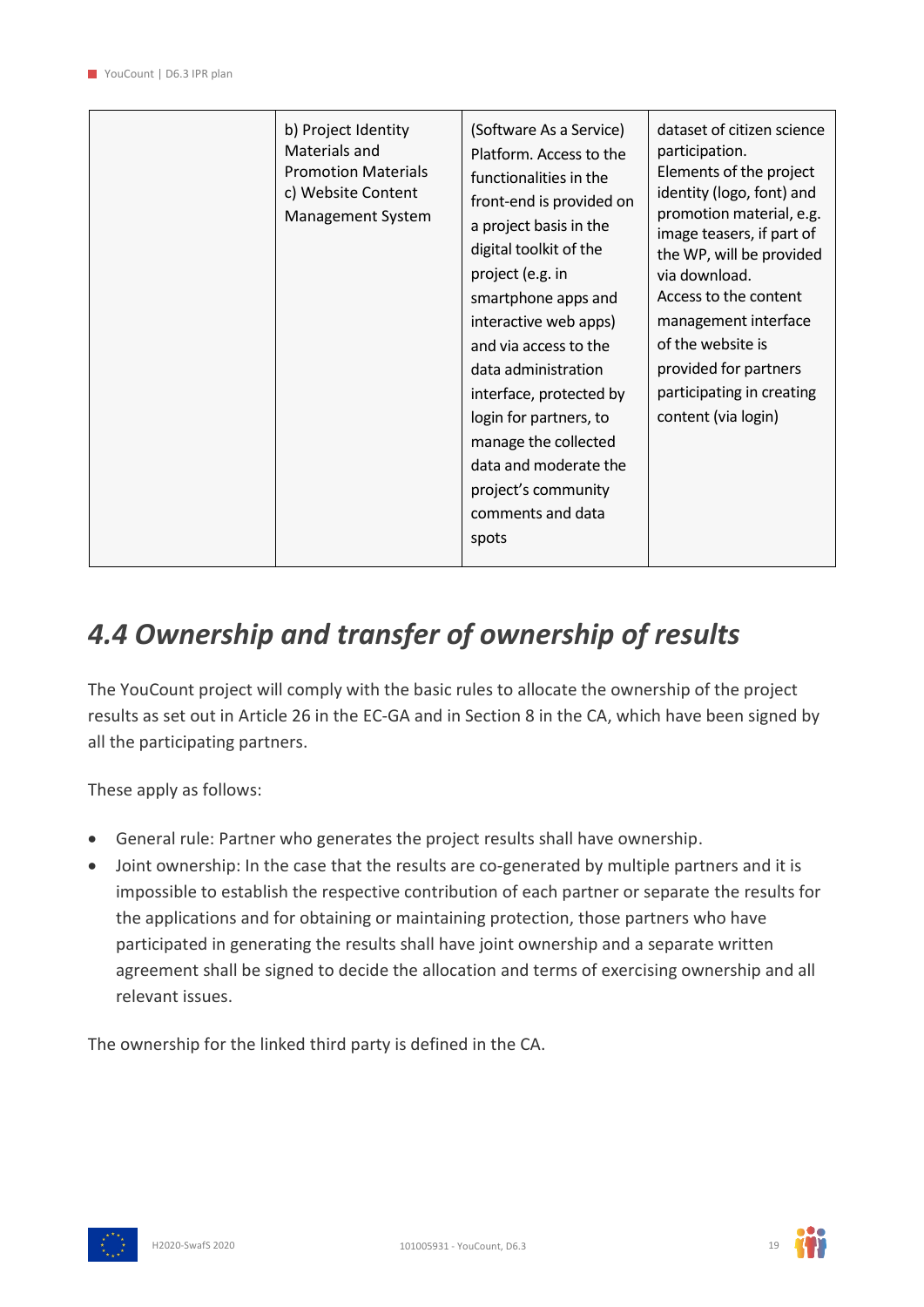### <span id="page-19-0"></span>*4.5 Dissemination policy*

YouCount will adhere to the guidelines and procedures for authorship as stated in the Vancouver and NESH guidelines (see D.6.1. Project Executive Handbook) and authorship/dissemination procedures in Section 8 of the CA.

Further, YouCount will adhere to the obligations of EC-GA 29.1 to 'disseminate' its project results by disclosing them to the public by appropriate means, including in scientific publications (in any medium), as well as exploit and provide open access to research data and publications.

At the same time, the requirements of dissemination and exploitation do not change the EC-GA obligations of YouCount partners laid out in Article 27.1 to protect results (if the results can reasonably be expected to be commercially or industrially exploited and protecting them is possible, reasonable and justified given the circumstances), as well as the confidentiality obligations in Article 36, the security obligations in Article 37 and the obligations to protect personal data in Article 39, all of which still apply.



<span id="page-19-1"></span>*Figure 2: Balancing dissemination, open access and needs for protection and confidentiality<sup>15</sup>*

Aligning with EC-GA, YouCount will thus seek to examine the possibility of legitimately protecting its results and must adequately protect them – for an appropriate period and with appropriate territorial coverage – if:

- a) the results can reasonably be expected to be commercially or industrially exploited, and
- b) protecting them is possible, reasonable and justified (given the circumstances).



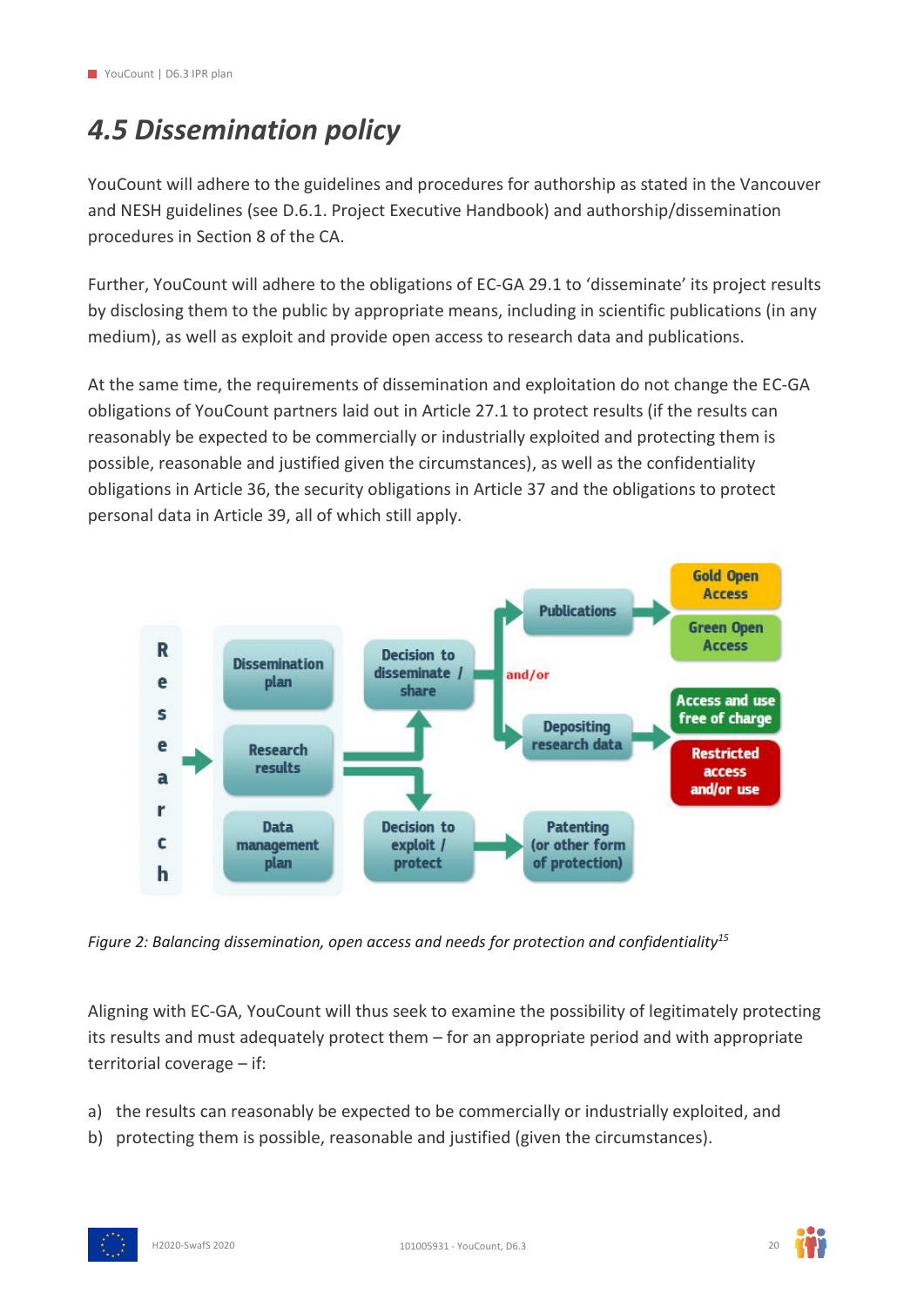The partners of YouCount will thus seek to disseminate the results as swiftly as possible, but this will only be done after all the other partners have been informed about the intention to disseminate and the content and have been given a reasonable time frame in which they can object to (elements of) the intended dissemination. This process will be supported by YouCount's Project Executive Handbook and internal Teams platform.

In addition, YouCount partners will balance the ambitions of open access and the need for securing protection and confidentiality through the following main strategies and measures (see also the upcoming D. 6.3 DMP, D.6.6. Report on recruitment strategies and consent procedures and D. POPD Requirement No.2, b July 2021):

- Protecting confidential personal data by storing it on secure servers at the participating university institutions with restricted access, while at the same time considering and choosing samples of data that are prepared and suitable for dissemination in an open data repository for research data and publications (to be decided later) linked to Open Aire and according to the FAIR principles.
- Providing open data from young citizen scientists (YCSs) at the SPOTTERON CS Platform (app), while at the same time developing features for disclosed personal data and secure GDPR.
- Attending to the legitimate IPR for SPOTTERON as a SME, while at the same time publishing new features on the platform for free and open publication of results from the development process during the project period; securing continuous considerations of whether there are results from software development that will need IPR and protection from dissemination due to their novel innovative and commercial value.

Finally, the aforementioned DEC plan, together with the CA and the IPR plan, will function as central documents, stating the rights and obligations of all beneficiaries for dissemination of project results and data, ownership of results, protection of the results and access rights.

### <span id="page-20-0"></span>*4.6 IP risks*

For the consortium partners to exploit the project results freely and successfully after the end of the project, it is essential to analyse potential risks that may influence the freedom to operate with those results. Currently, no potential risks nor conflicts have been identified among the background IP owners and the partners who are responsible for the exploitation of the results.

Yet, in order to identify and mitigate IP issues that might arise during the research and innovations processes in an early state, YouCount will regularly collect information from partners by using an IP note template provided by Europa Media (see Appendix 1). This template will be sent to all partners at all reporting periods (including internal reporting months 9 and 27). Inputs from partners will then be systematised and identified IP issues followed up on by the PC, together with the Executive Board (EB) and GA.





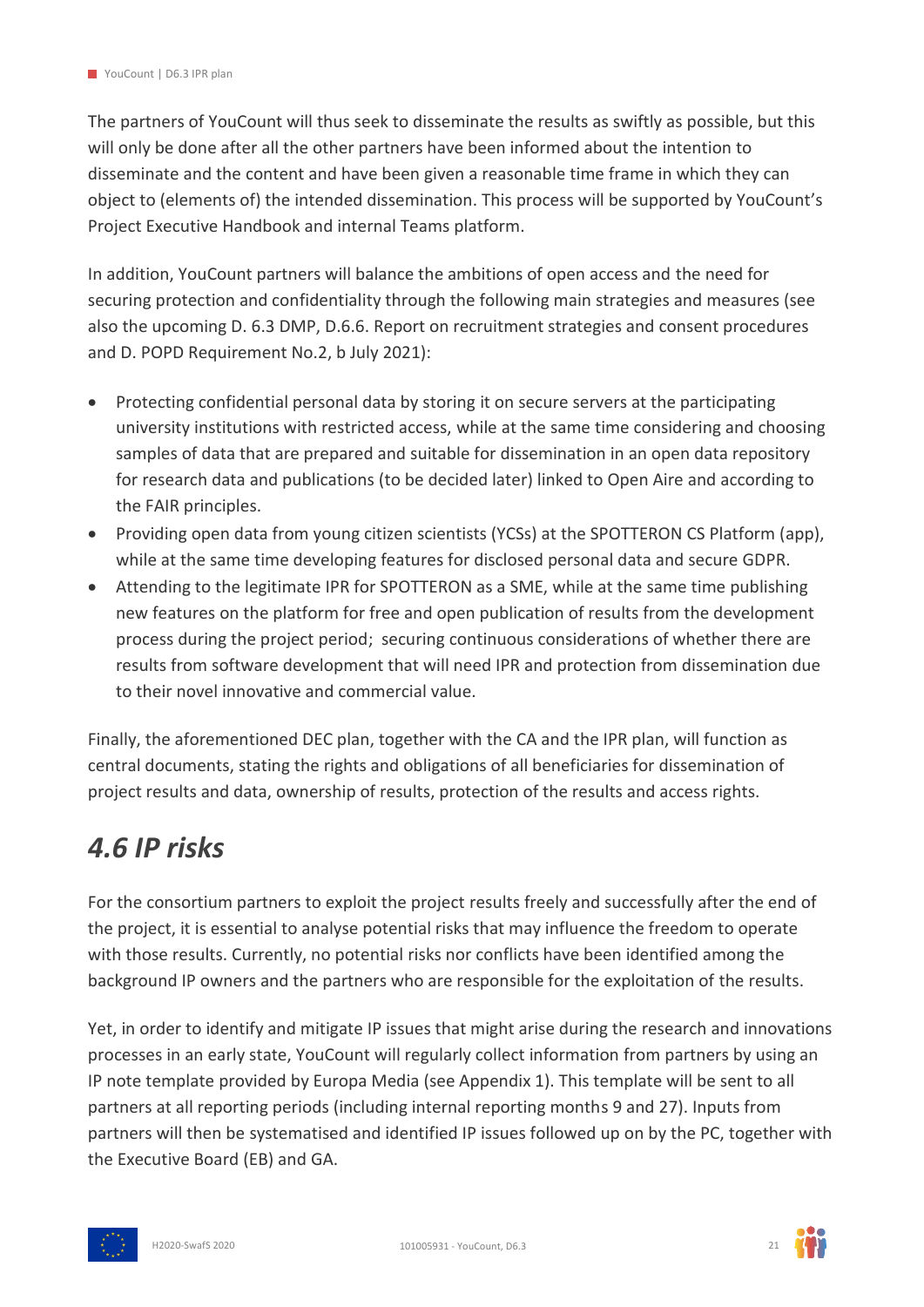## <span id="page-21-0"></span>**5 Conclusion**

This IPR plan displays the potential key exploitable results from the YouCount project, assesses the need for IP protection and describes the measures taken to secure good IP management in the project. As described, there are few commercial IPR issues in the project outside the potential software protection of SPOTTERON. However, the IPR plan points to the need for continuous IP considerations during the project and post-project periods. The IPR plan will therefore be updated towards the end of the project when the results are known and decisions concerning the postproject exploitation of results and project platforms are required.



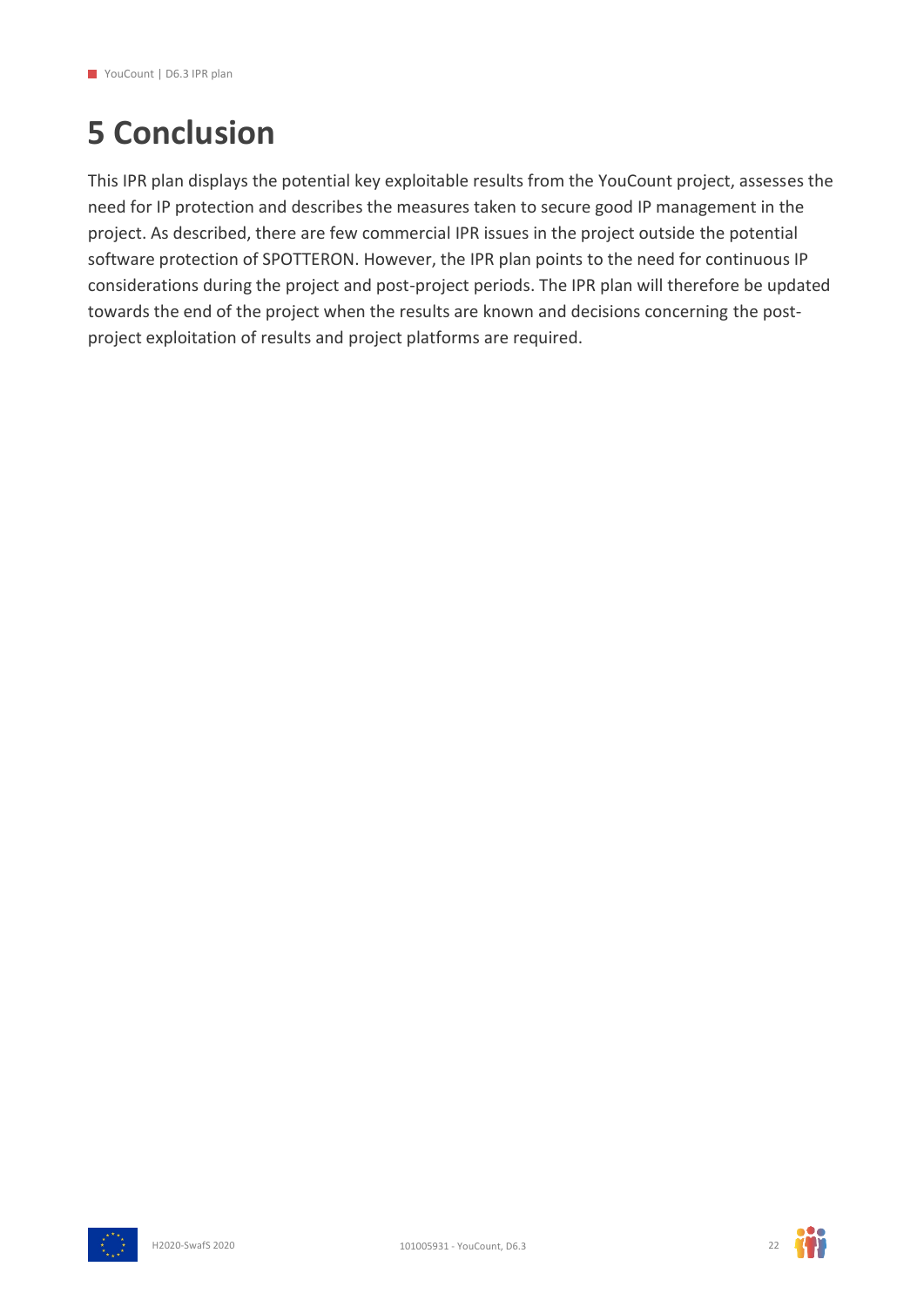#### **REFERENCE LIST**

7 FLOTANT: Deliverable 8.3 – IPR Management Plan, 30/09/19. (2019)

8CT-BIOCHAIN: Deliverable 7.5., Report of IPR Management Activities 28/05/2020. [https://ictbiochain.eu/wp](https://ictbiochain.eu/wp-content/uploads/2020/09/Deliverable-7.5-Report-of-the-IPR-management-activities.pdf)[content/uploads/2020/09/Deliverable-7.5-Report-of-the-IPR-management-activities.pdf](https://ictbiochain.eu/wp-content/uploads/2020/09/Deliverable-7.5-Report-of-the-IPR-management-activities.pdf) (2020)

<sup>9</sup> EC: H2020 Programme Guidelines to the Rules on Open Access to Scientific Publications and Open Access to Research Data in Horizon 2020. Version 3.2.(2017), European Commission.

<sup>10</sup> Open Knowledge Foundation: Open Data Handbook. [What is Open Data? \(opendatahandbook.org\)](http://opendatahandbook.org/guide/en/what-is-open-data/)

<sup>11</sup> The World Intellectual Property Organization (2004) Intellectual Property Handbook. WIPO Publications No. 489. [WIPO Intellectual Property Handbook](https://www.wipo.int/edocs/pubdocs/en/wipo_pub_489.pdf)

<sup>12</sup> FLOTANT: Deliverable 8.3 IPR Management Plan, p. 9. [190930-FLT-WP8-D8.3-V1.pdf \(flotantproject.eu\)](https://flotantproject.eu/wp-content/uploads/2020/04/190930-FLT-WP8-D8.3-V1.pdf) (2019)

<sup>13</sup> CT-BIOCHAIN: Deliverable 7.5., Report of IPR Management Activities 28/05/2020. (2020),

<sup>14</sup> European IP Helpdesk [EU-IPR-Guide-IP-in-Europe-EN \(1\).pdf](file:///C:/Users/nore/Downloads/EU-IPR-Guide-IP-in-Europe-EN%20(1).pdf)

<sup>15</sup> H2020 Manual: [https://ec.europa.eu/research/participants/docs/h2020-funding-guide/cross-cutting-issues/open](https://ec.europa.eu/research/participants/docs/h2020-funding-guide/cross-cutting-issues/open-access-data-management/open-access_en.htm)[access-data-management/open-access\\_en.htm](https://ec.europa.eu/research/participants/docs/h2020-funding-guide/cross-cutting-issues/open-access-data-management/open-access_en.htm)





 $1$  See [Your Guide to IP in Horizon 2020 \(kowi.de\)](https://www.kowi.de/Portaldata/2/Resources/horizon2020/EU-IPR-Guide-to-IP-H2020.pdf)

<sup>&</sup>lt;sup>2</sup> EC: Commission Recommendation Cf. 1329 of 10.4.2008 on the management of intellectual property in knowledge transfer activities and the Code of Practice for universities and other public research institutions attached to this recommendation. (2008), European Commission

<sup>3</sup> [https://intellectual-property-helpdesk.ec.europa.eu/regional-helpdesks/european-ip-helpdesk\\_en](https://intellectual-property-helpdesk.ec.europa.eu/regional-helpdesks/european-ip-helpdesk_en)

<sup>4</sup> EC: European IT Helpdesk. Your Guide to IP in Horizon 2020. (2020), European Commission

<sup>5</sup> European IP Helpdesk (Europe - [Glossary \(europa.eu\)](https://intellectual-property-helpdesk.ec.europa.eu/regional-helpdesks/european-ip-helpdesk/europe-glossary_en) and EC-GA.

<sup>6</sup> World Intellectual Property Organization: WIPO IPR Handbook. (20049, WIPO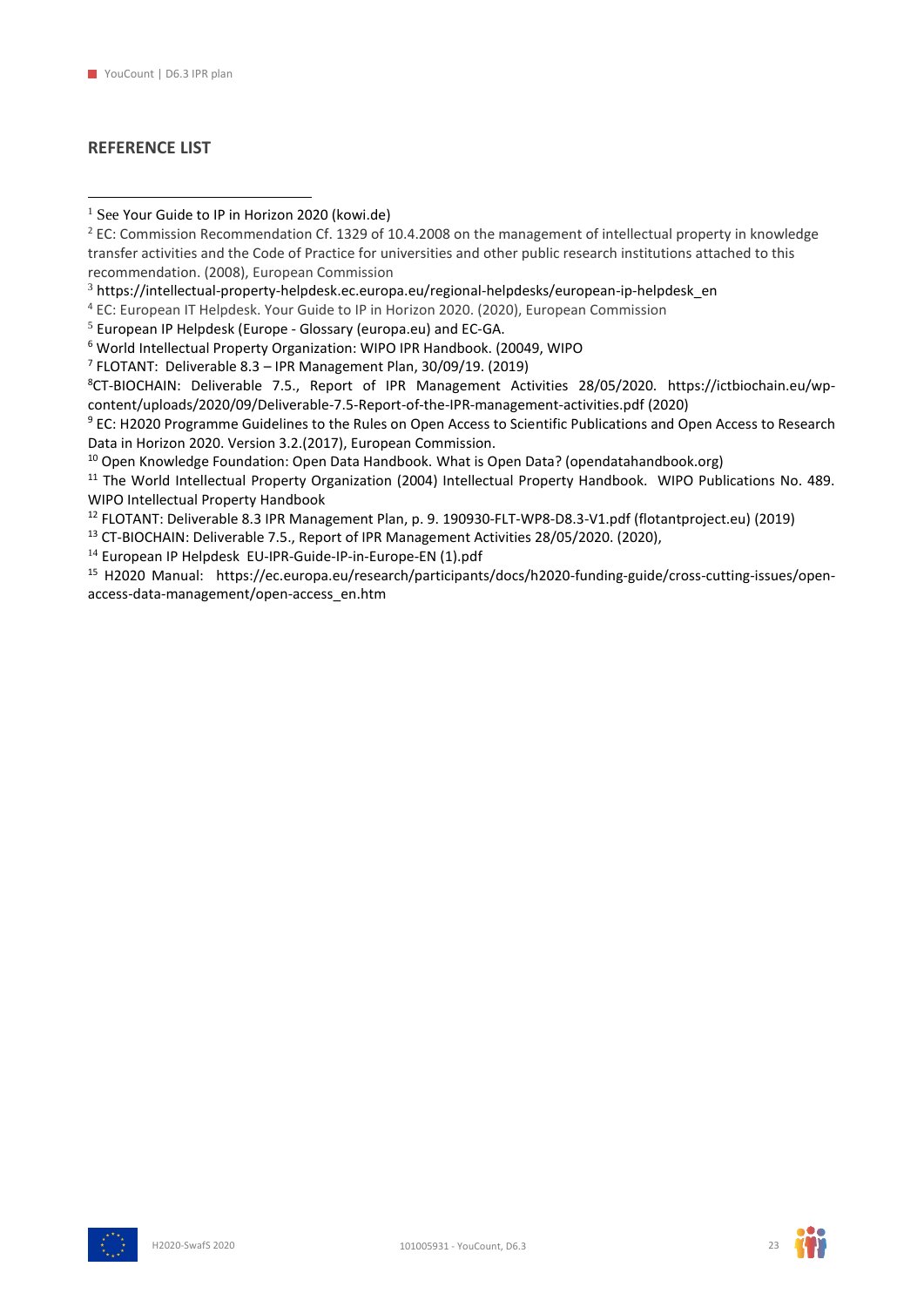## <span id="page-23-0"></span>**Appendixes**

#### <span id="page-23-1"></span>*Table 5: Appendixes*

| <b>APPENDIX SUBJECT</b> |                             | <b>PAGE</b> |
|-------------------------|-----------------------------|-------------|
|                         | Appendix A IP Note Template |             |

### **IP Note Template <sup>2</sup>**

| <b>RESULT - INTELLECUAL PROPERTY NOTIFICATIONS (IP NOTE)</b>    |       |                      |  |  |
|-----------------------------------------------------------------|-------|----------------------|--|--|
| <b>Notified by:</b>                                             | Date: | <b>Work Package:</b> |  |  |
| Title:                                                          |       |                      |  |  |
| Summary of the result achieved:                                 |       |                      |  |  |
| Partners who developed the result and % of input (if relevant): |       |                      |  |  |
| e.g. based on number of hours/PMs spent on the deliverable      |       |                      |  |  |
| Exploitation potential - IPR issues linked:                     |       |                      |  |  |
| <b>Received by:</b>                                             | Date: |                      |  |  |
| Reviewed by the Coordinator and the EB - Conclusions:           |       |                      |  |  |
| Action to be taken:                                             |       |                      |  |  |
| <b>Result:</b>                                                  |       |                      |  |  |

<sup>2</sup> Based on template from Europa Media